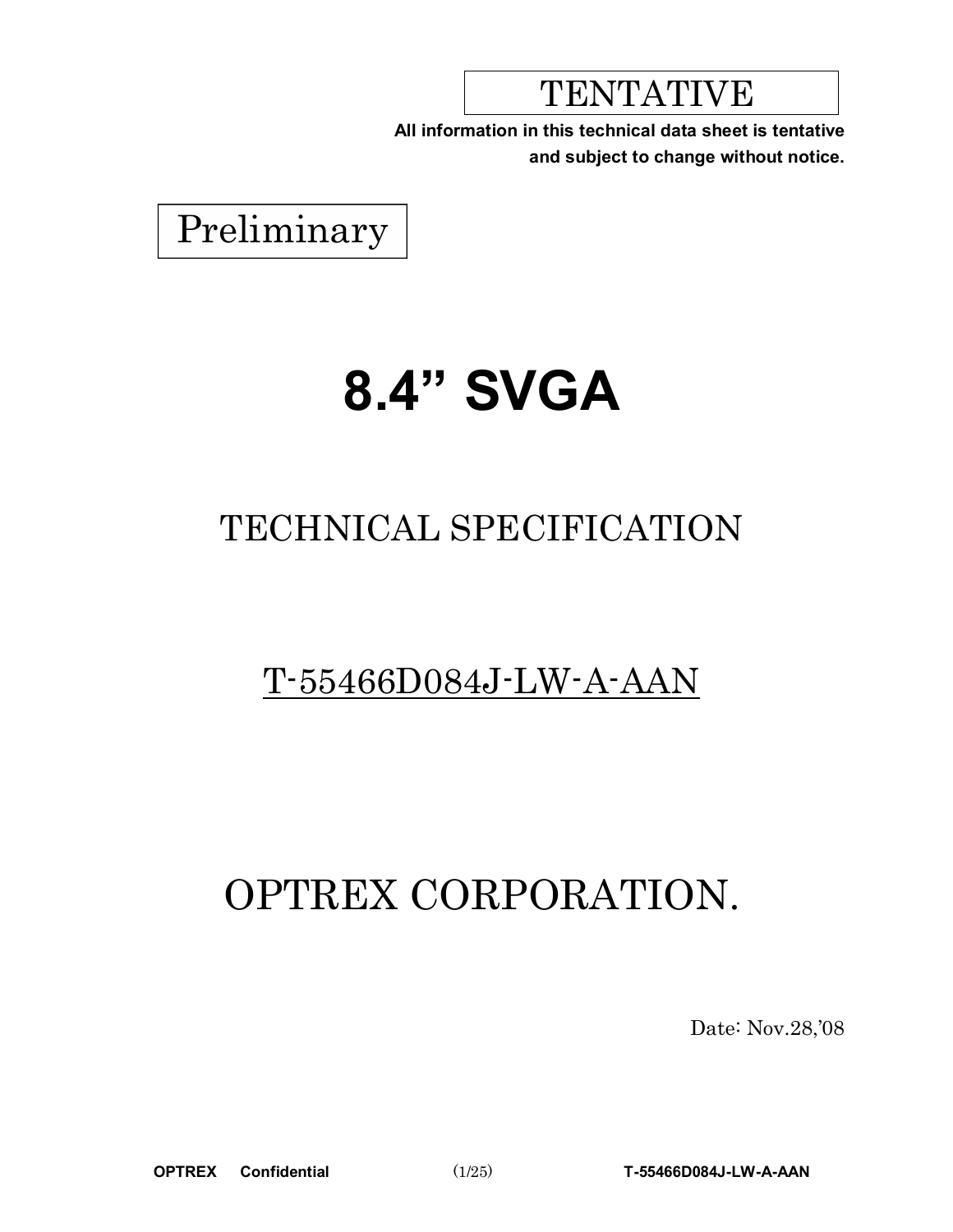## **CONTENTS**

| No.            | Item                                    | Page               |
|----------------|-----------------------------------------|--------------------|
|                | <b>COVER</b>                            | 1                  |
|                | <b>CONTENTS</b>                         | $\overline{2}$     |
| $\mathbf{1}$   | <b>APPLICATION</b>                      | 3                  |
| $\overline{2}$ | <b>OVERVIEW</b>                         | $\overline{4}$     |
| 3              | ABSOLUTE MAXIMUM RATINGS                | $\overline{5}$     |
| 4              | ELECTRICAL CHARACTERISTICS              | 5, 6               |
| 5              | <b>INTERFACE PIN CONNECTION</b>         | 7, 8, 9            |
| 6              | <b>INTERFACE TIMING</b>                 | 10, 11, 12, 13, 14 |
| 7              | <b>BLOCK DIAGRAM</b>                    | 15                 |
| 8              | MECHANICAL SPECIFICATION                | 16, 17             |
| 9              | OPTICAL CHARACTERISTICS                 | 18, 19, 20         |
| 10             | RELIABILITY TEST CONDITION              | 21                 |
| 11             | <b>OTHER FEATURE</b>                    | 22                 |
| 12             | HANDLING PRECAUTIONS FOR TFT-LCD MODULE | 23, 24, 25         |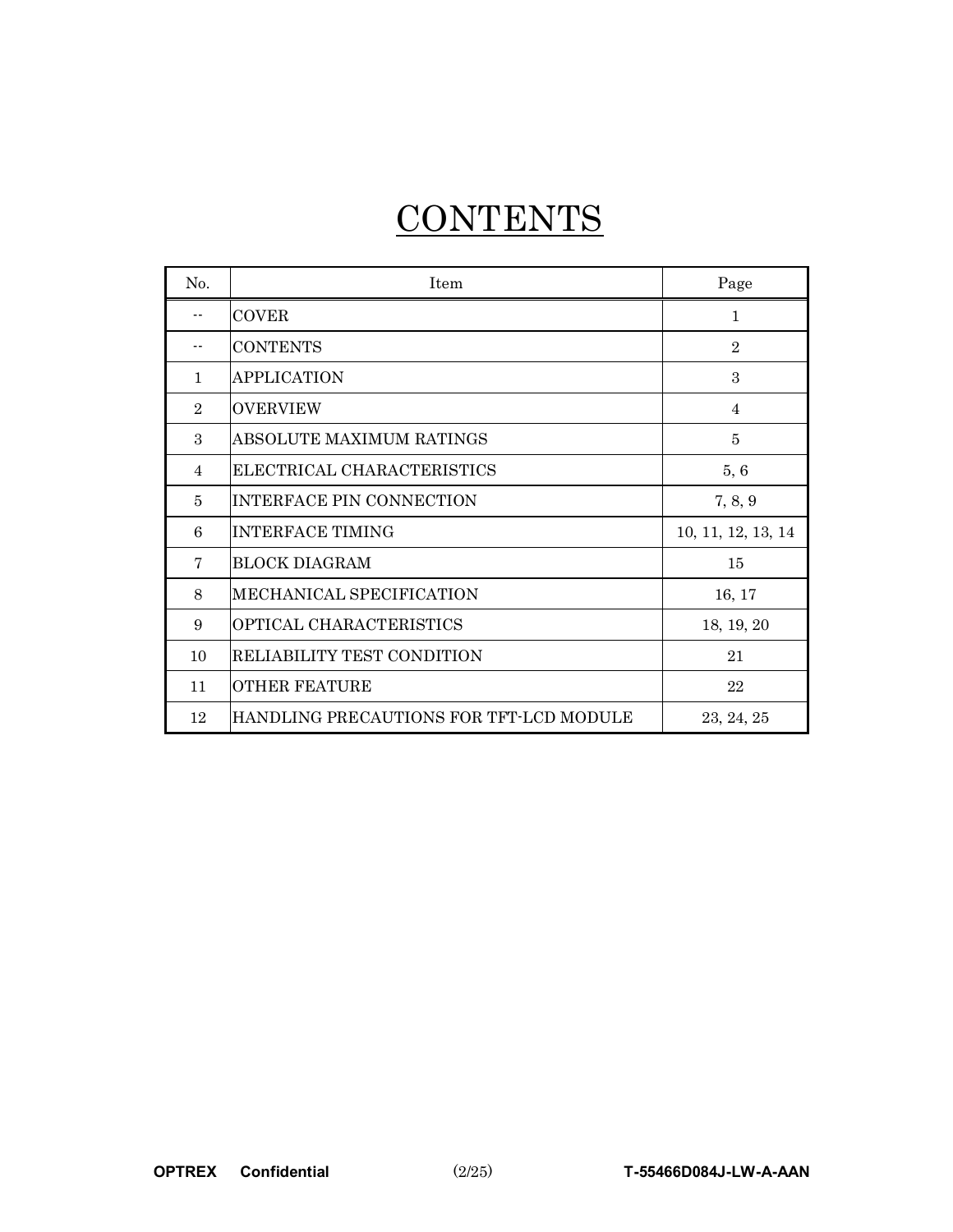### **1. APPLICATION**

This specification applies to color TFT-LCD module, T-55466D084J-LW-A-AAN.

These specification papers are the proprietary product of OPTREX CORPORATION ("OPTREX" ) and include materials protected under copyright of OPTREX . No part of this document may be reproduced in any form or by any means without the express written permission of OPTREX .

OPTREX does not assume any liability for infringement of patents, copyrights or other intellectual property rights of third parties by or arising from use of a product specified in this document. No license, express, implied or otherwise, is granted under any patents, copyrights or other intellectual property rights of OPTREX or of others.

OPTREX classifies the usage of the TFT-LCD module as follows. Please confirm the usage before using the product.

(1) Standard Usage

Computers, office equipment, factory automation equipment, test and measurement equipment, communications, transportation equipment(automobiles, ships, trains, etc.), provided, however, that operation is not influenced by TFT-LCD directly.

(2) Special Usage

Medical equipment, safety equipment, transportation equipment, provided, however, that TFT-LCD is necessary to its operation.

(3) Specific Usage

Cockpit Equipment, military systems, aerospace equipment, nuclear reactor control systems, life support systems and any other equipment. OPTREX should make a contract that stipulate apportionment of responsibilities between OPTREX and our customer.

The product specified in this document is designed for "Standard Usage" unless otherwise specified in this document. If customers intend to use the product for applications other than those specified for "Standard Usage", hey should first contact OPTREX sales representative for it's intended use in writing.

OPTREX has been making continuous effort to improve the reliability of its products. Customers should implement sufficient reliability design of their application equipments such as redundant system design, fail-safe functions, anti-failure features.

OPTREX assumes no responsibility for any damage resulting from the use of the product that does not comply with the instructions and the precautions specified in this document.

Please contact and consult a OPTREX sales representative for any questions regarding this product.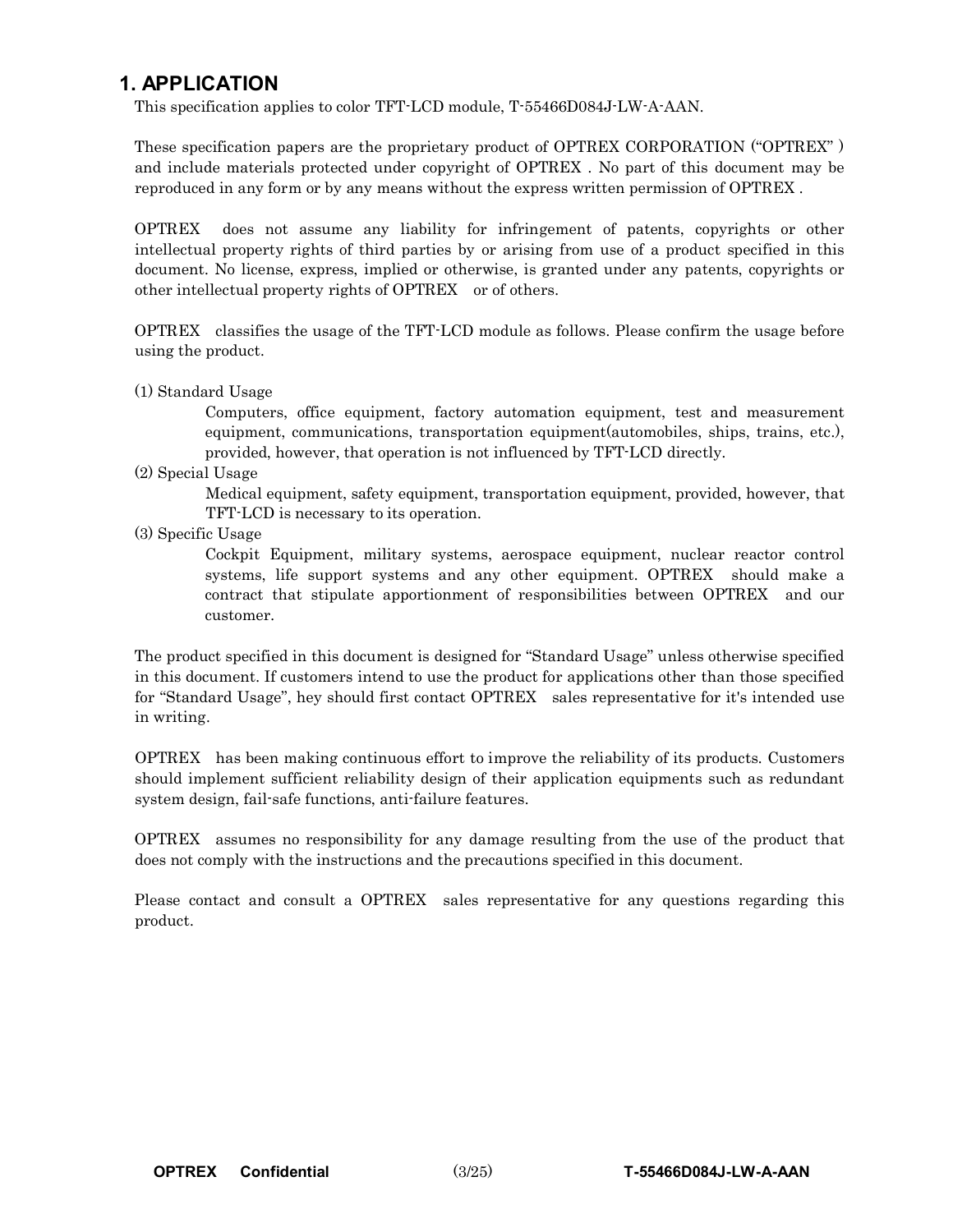## **2. OVERVIEW**

T-55466D084J-LW-A-AAN is 8.4" color TFT-LCD (Thin Film Transistor Liquid Crystal Display) module composed of LCD panel, driver ICs, control circuit, and backlight unit.

By applying 6 bit or 8 bit digital data, 800 × 600, 262k-color or 16.7M-color images are displayed on the 8.4" diagonal screen. Input power voltage is 3.3 V for LCD driving.

The type of data and control signals are digital and transmitted via LVDS interface per Typ. 40 MHz clock cycle.

|  |  |                                    |  |  |  | Driver circuit for LED backlight is not included in this module. General specifications are |  |
|--|--|------------------------------------|--|--|--|---------------------------------------------------------------------------------------------|--|
|  |  | summarized in the following table: |  |  |  |                                                                                             |  |

| <b>ITEM</b>                            | <b>SPECIFICATION</b>                                        |
|----------------------------------------|-------------------------------------------------------------|
| Display Area (mm)                      | $170.4 \times 127.8$<br>$(8.4 \cdot \text{inch diagonal})$  |
| Number of Dots                         | $800 \times 3$ (H) $\times 600$ (V)                         |
| Pixel Pitch (mm)                       | $0.213$ (H) $\times$ 0.213 (V)                              |
| Color Pixel Arrangement                | RGB vertical stripe                                         |
| Display Mode                           | Normally white TN                                           |
| Number of Color                        | $262k(6 \text{ bit/color})$ , 16.7M $(8 \text{ bit/color})$ |
| Luminance $(cd/m^2)$                   | 600                                                         |
| Wide Viewing Angle Technology          | Optical Compensation Film                                   |
| Viewing Angle $(CR \ge 10)$            | $-80^{\circ}80^{\circ}$ (H) $-60^{\circ}80^{\circ}$ (V)     |
| Surface Treatment                      | Anti-glare and hard-coating 3H                              |
| Electrical Interface                   | $LVDS(6 \text{ bit/8 bit})$                                 |
| Optimum Viewing Angle (Contrast ratio) | 6 o'clock                                                   |
| Module Size (mm)                       | $199.5$ (W) $\times$ 149.0 (H) $\times$ 11.5 (D)            |
| Module Mass (g)                        | <b>TBD</b>                                                  |
| Backlight Unit                         | LED, edge-light, replaceable                                |

Characteristic value without any note is typical value.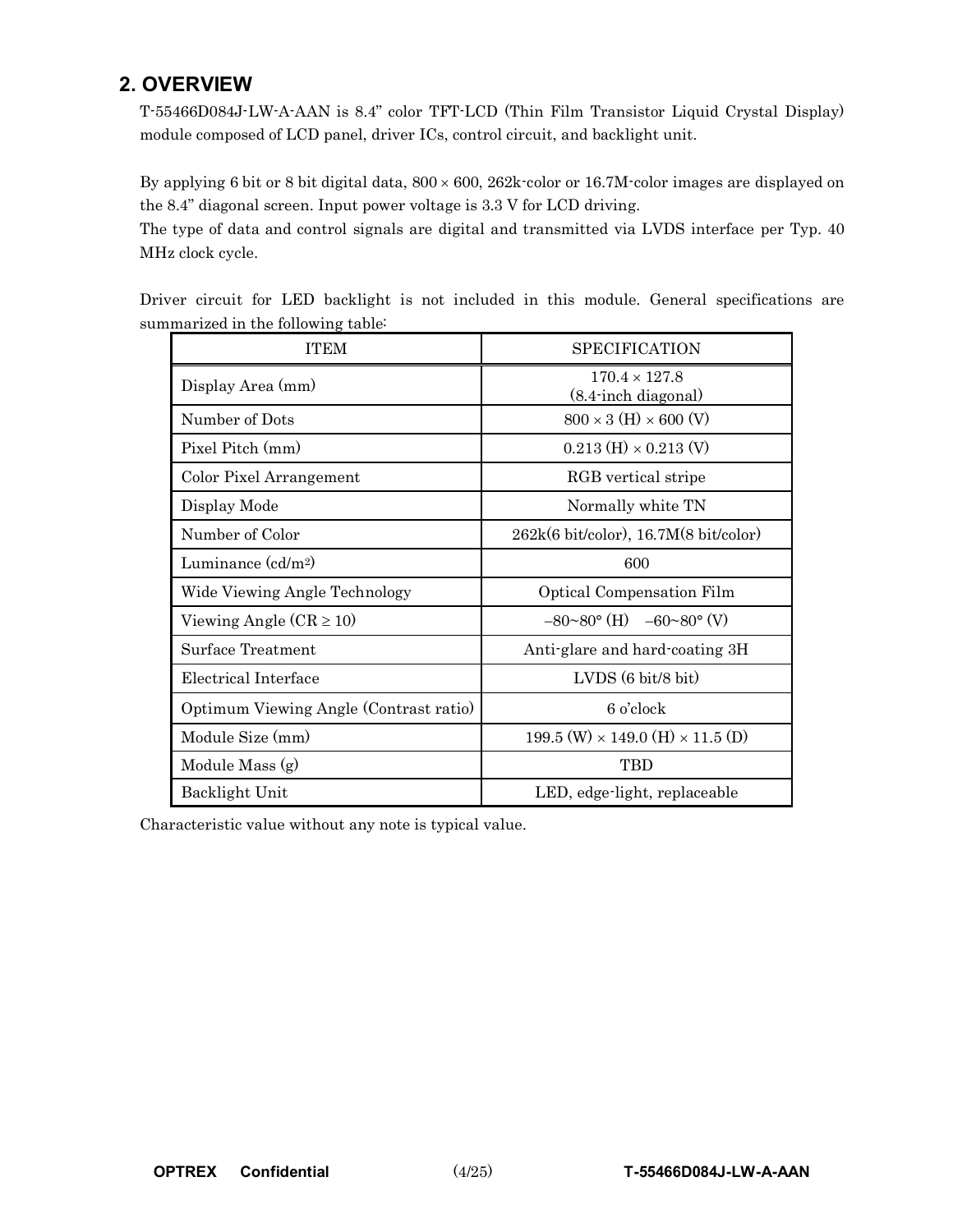## **3. ABSOLUTE MAXIMUM RATINGS**

| <b>ITEM</b>                                  | SYMBOL                      | MIN.     | MAX.                    | UNIT |
|----------------------------------------------|-----------------------------|----------|-------------------------|------|
| Power Supply Voltage for LCD                 | VCC                         |          | 4.0                     |      |
| Logic Input Voltage                          | VI                          | $-0.3$   | $\rm{VCC}{\text{+}}0.3$ |      |
| Backlight (LED) Current                      | ΙF                          | $\theta$ | 180                     | mA   |
| Note $1,2)$<br>Operation Temperature (Panel) | $T_{\text{op(Panel)}}$      | $-30$    | 80                      | °C   |
| Note $2)$<br>Operation Temperature (Ambient) | $T_{\text{op(Ambient)}}$    | $-30$    | 80                      | °C   |
| Note $2)$<br>Storage Temperature             | $\mathrm{T}_{\mathrm{stg}}$ | $-30$    | 80                      | °C   |

[Note]

1) Measured at the center of active area and at the center of panel back surface

2) Top, Tstg  $\leq 40^{\circ}\text{C}$ : 90%RH max. without condensation

Top,Tstg > 40°C : Absolute humidity shall be less than the value of 90%RH at 40°C without condensation.

## **4. ELECTRICAL CHARACTERISTICS**

| (1) TFT- LCD<br>Ambient Temperature : Ta = $25^{\circ}$ C |            |               |      |      |      |             |                |  |  |  |
|-----------------------------------------------------------|------------|---------------|------|------|------|-------------|----------------|--|--|--|
| <b>ITEM</b>                                               |            | <b>SYMBOL</b> | MIN. | TYP. | MAX. | <b>UNIT</b> | Remarks        |  |  |  |
| Power Supply Voltage for LCD                              | $\rm{VCC}$ | 3.0           | 3.3  | 3.6  |      | $*_{1}$     |                |  |  |  |
| Power Supply Current for LCD                              |            | ICC           |      | 350  | 540  | mA          | $*_{2}$        |  |  |  |
| Permissive Input Ripple Voltage                           |            | VRP           | 100  |      |      | $mVp-p$     | $VCC = +3.3 V$ |  |  |  |
| Logic Input Voltage                                       | High       | VIH           | 2.4  |      | VCC  |             | MODE, SC       |  |  |  |
|                                                           | Low        | VIL.          | 0    | --   | 0.8  |             | MODE, SC       |  |  |  |

\*1) Power and signals sequence:

 $t1 \le 10$  ms  $200$  ms  $\le t4$  $0 \leq t2 \leq 50$  ms  $200$  ms  $\leq t5$  $0 < t3 \le 50$  ms  $0 \le t6$ 



data: RGB DATA, DCLK, DENA, MODE, SC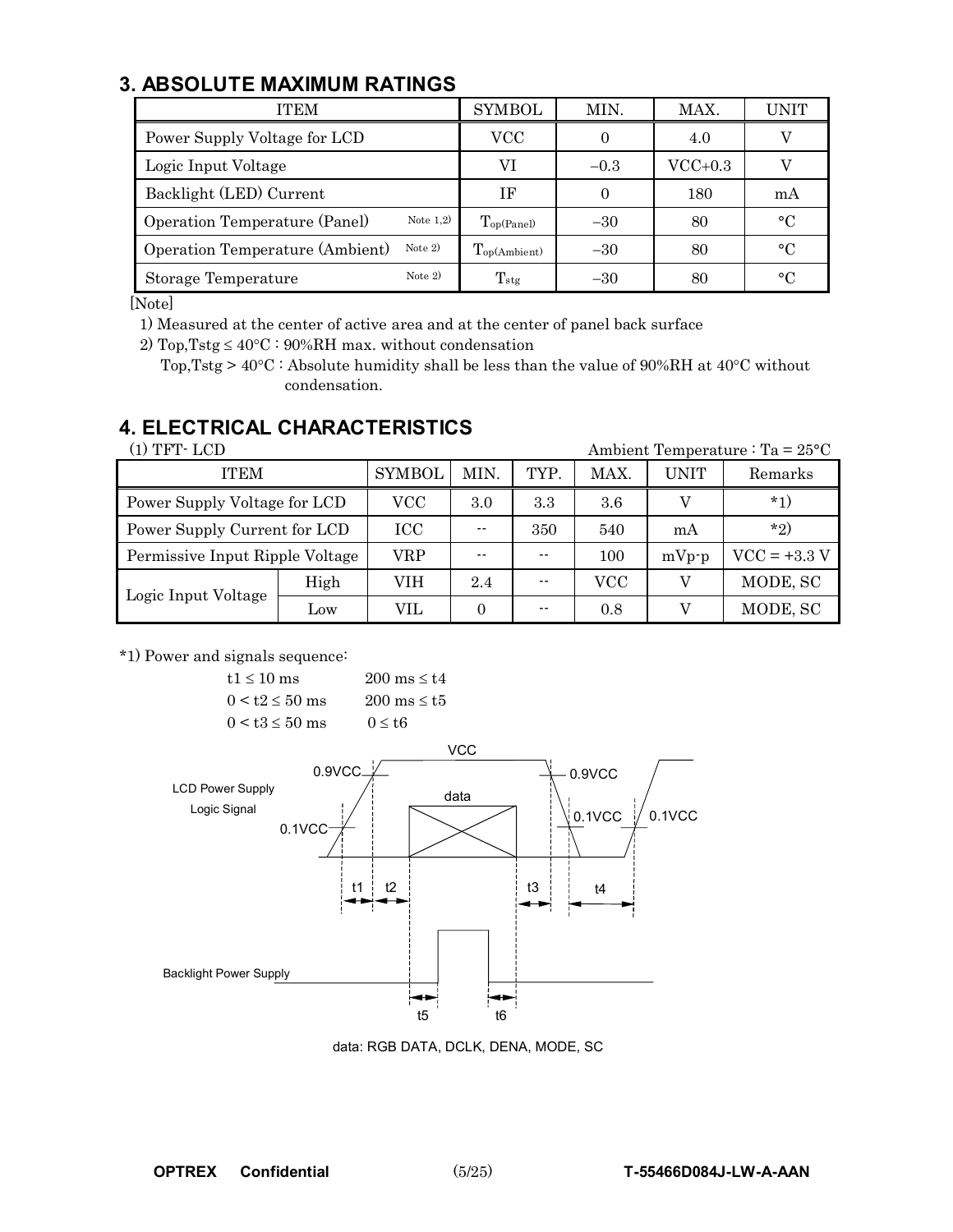VCC-dip conditions:

1) When  $2.6 \text{ V} \leq \text{VCC} < 3.0 \text{ V}$ , td  $\leq 10 \text{ ms}$ 

2) When VCC < 2.6 V

VCC-dip conditions should also follow the power and signals sequence.



\*2) VCC = +3.3 V,  $f_H$ =37.9 kHz,  $f_V$ =60 Hz,  $f_{CLK}$ = 40 MHz

Display image at typical power supply current value is 256-gray-bar pattern (8 bit), 600 line mode.

\*3) Fuse

| Parameter | Fuse Type Name | Supplier                  | Remark  |
|-----------|----------------|---------------------------|---------|
| VCC       | FCC16162AB     | Kamaya Electric Co., Ltd. | $\star$ |

\*) The power supply capacity should be designed to be more than the fusing current.

(2) Backlight

| <b>ITEM</b>   | <b>SYMBOL</b> | MIN.   | TYP. | MAX. | <b>UNIT</b> | Remarks                                                                            |
|---------------|---------------|--------|------|------|-------------|------------------------------------------------------------------------------------|
|               |               |        | (32) | 35   | V           | $IF = 70 \text{ mA}$ , $Ta = 25^{\circ}C$                                          |
| LED Voltage   | VF            | $- -$  |      | 36   |             | IF = 70 mA, Ta = $0^{\circ}$ C                                                     |
|               |               | $- -$  |      | 38   | V           | $IF = 70 \text{ mA}, T = -30^{\circ}C$                                             |
| LED Current   | ΙF            |        | 70   | 150  | mA          | $*1$ , $*3$ )                                                                      |
| LED Life Time | LT            | 60,000 |      | --   | h           | $IF = 70 \text{ mA}$ , $Ta = 25^{\circ}C$<br>*5), Continuous operation<br>$*_4$ ). |

[Note]

\*1) Constant Current Drive

\*2) The Voltage deviation between strings:  $|V_{f1} - V_{f2}| \leq (2)$  V

\*3) LED Current measurement method



\*4) LED life time is defined as the time when the brightness becomes 50% of the initial value.

\*5) The life time of the backlight depends on the ambient temperature. The life time will decrease under high temperature.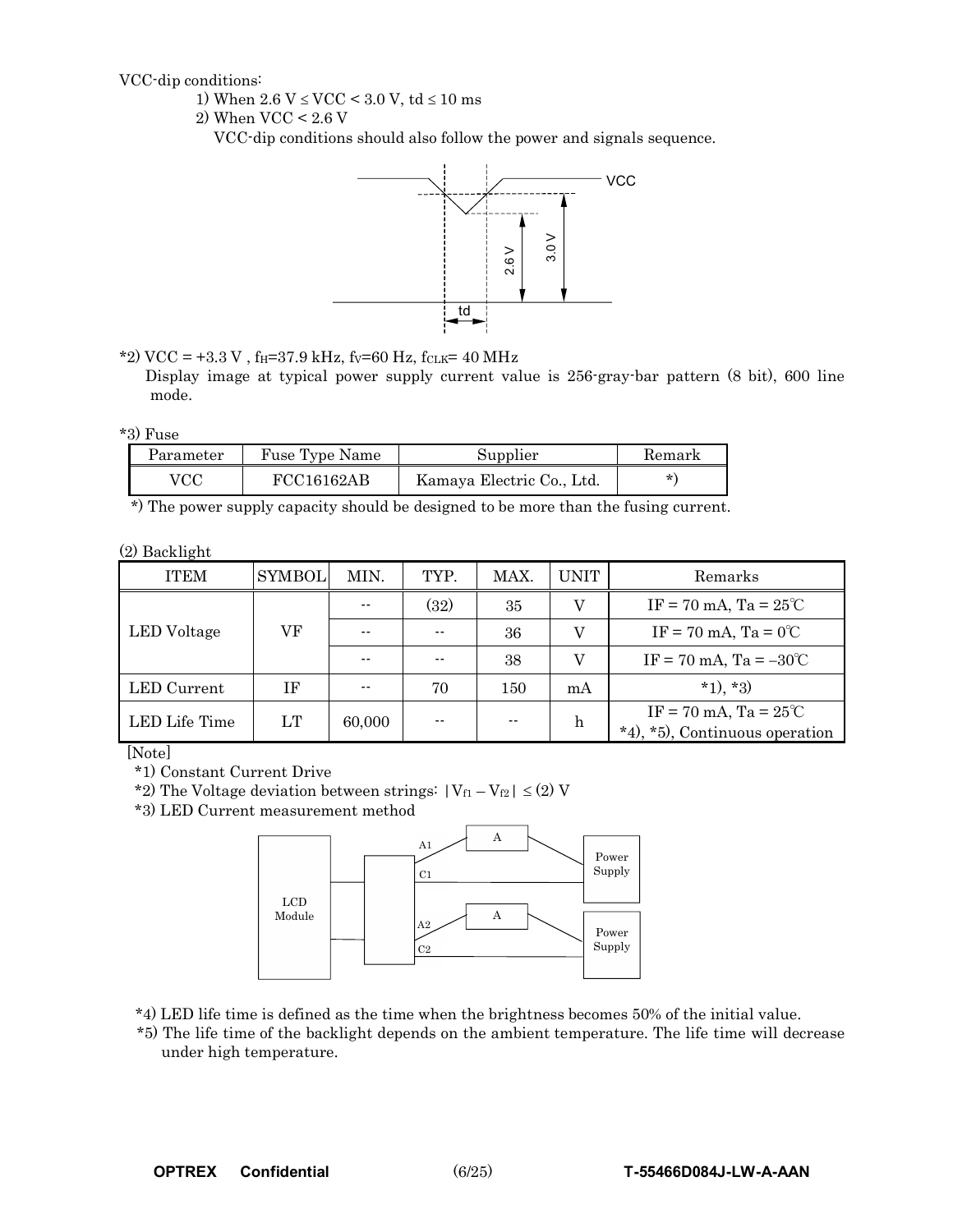## **5. INTERFACE PIN CONNECTION**

(1) CN 1(Interface Signal)

#### Used connector: 20186-020E-11F(I-PEX) [FI-SEB20P-HFE (JAE) equivalent] Corresponding connector: 20197-020U-F(I-PEX), FI-S20S (JAE) [for discrete Wire] FI-SE20ME (JAE) [for FPC]

|                | $\sim$ 1 DH20MH (0.1H) 1101 1 1 O |                            |                                                                                                                      |                            |  |  |  |  |  |  |  |
|----------------|-----------------------------------|----------------------------|----------------------------------------------------------------------------------------------------------------------|----------------------------|--|--|--|--|--|--|--|
| Pin            | Symbol                            |                            | Function(ISP 6 bit compatibility mode)                                                                               | Function(ISP 8 bit         |  |  |  |  |  |  |  |
| No.            |                                   | 6 bit input                | 8 bit input                                                                                                          | compatibility mode)        |  |  |  |  |  |  |  |
| 1              | <b>VCC</b>                        |                            | +3.3 V Power supply                                                                                                  | $\leftarrow$               |  |  |  |  |  |  |  |
| $\overline{2}$ | <b>VCC</b>                        |                            | +3.3 V Power supply                                                                                                  | $\leftarrow$               |  |  |  |  |  |  |  |
| 3              | <b>GND</b>                        |                            | <b>GND</b>                                                                                                           | $\leftarrow$               |  |  |  |  |  |  |  |
| $\overline{4}$ | <b>GND</b>                        |                            | <b>GND</b>                                                                                                           | $\leftarrow$               |  |  |  |  |  |  |  |
| 5              | Link 0-                           | R0, R1, R2, R3, R4, R5, G0 | R <sub>2</sub> , R <sub>3</sub> , R <sub>4</sub> , R <sub>5</sub> , R <sub>6</sub> , R <sub>7</sub> , G <sub>2</sub> | R0, R1, R2, R3, R4, R5, G0 |  |  |  |  |  |  |  |
| 6              | Link $0+$                         | R0, R1, R2, R3, R4, R5, G0 | R <sub>2</sub> , R <sub>3</sub> , R <sub>4</sub> , R <sub>5</sub> , R <sub>6</sub> , R <sub>7</sub> , G <sub>2</sub> | R0, R1, R2, R3, R4, R5, G0 |  |  |  |  |  |  |  |
| 7              | <b>GND</b>                        |                            | <b>GND</b>                                                                                                           | $\leftarrow$               |  |  |  |  |  |  |  |
| 8              | Link $1-$                         | G1, G2, G3, G4, G5, B0, B1 | G3, G4, G5, G6, G7, B2, B3                                                                                           | G1, G2, G3, G4, G5, B0, B1 |  |  |  |  |  |  |  |
| 9              | $Link 1+$                         | G1, G2, G3, G4, G5, B0, B1 | G3, G4, G5, G6, G7, B2, B3                                                                                           | G1, G2, G3, G4, G5, B0, B1 |  |  |  |  |  |  |  |
| 10             | <b>GND</b>                        | <b>GND</b>                 | $\leftarrow$                                                                                                         |                            |  |  |  |  |  |  |  |
| 11             | Link 2-                           | B2, B3, B4, B5, DENA       | B4, B5, B6, B7, DENA                                                                                                 | B2, B3, B4, B5, DENA       |  |  |  |  |  |  |  |
| 12             | Link $2+$                         | B2, B3, B4, B5, DENA       | B4, B5, B6, B7, DENA                                                                                                 | B2, B3, B4, B5, DENA       |  |  |  |  |  |  |  |
| 13             | <b>GND</b>                        |                            | <b>GND</b>                                                                                                           | $\leftarrow$               |  |  |  |  |  |  |  |
| 14             | CLKIN-                            |                            | $Clock -$                                                                                                            | $\leftarrow$               |  |  |  |  |  |  |  |
| 15             | CLKIN+                            |                            | $Clock +$                                                                                                            | $\leftarrow$               |  |  |  |  |  |  |  |
| 16             | <b>GND</b>                        |                            | <b>GND</b>                                                                                                           | $\leftarrow$               |  |  |  |  |  |  |  |
| 17             | Link3-                            | See: $*2)$                 | R0, R1, G0, G1, B0, B1                                                                                               | R6, R7, G6, G7, B6, B7     |  |  |  |  |  |  |  |
| 18             | Link3+                            | See: $*2)$                 | R0, R1, G0, G1, B0, B1                                                                                               | R6, R7, G6, G7, B6, B7     |  |  |  |  |  |  |  |
| 19             | <b>MODE</b>                       |                            | Low=ISP 6 bit compatibility mode                                                                                     | High=ISP                   |  |  |  |  |  |  |  |
|                |                                   |                            |                                                                                                                      | 8 bit compatibility mode   |  |  |  |  |  |  |  |
| 20             | SC                                |                            | Reverse scan control (Low: Normal, High: Reverse)                                                                    | $\leftarrow$               |  |  |  |  |  |  |  |

\*1) Metal frame is connected to signal GND.

\*2) Recommended wiring of Pin 17,18 (6 bit input)



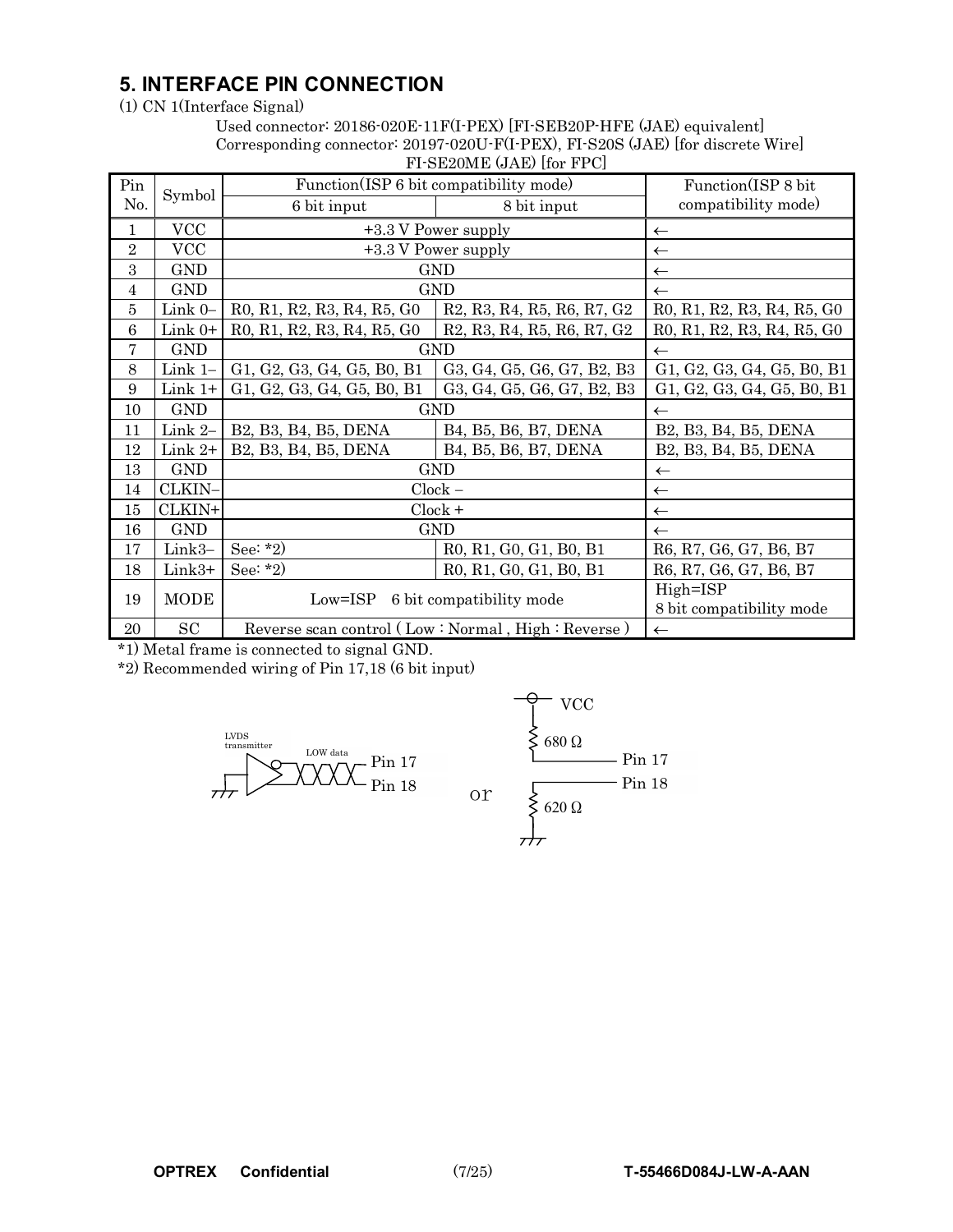### (2) CN 2(Backlight)

| $1$ csponding connector $\cdot$ prime over $\sigma$ D (801) |         |                          |  |  |  |  |  |  |  |  |
|-------------------------------------------------------------|---------|--------------------------|--|--|--|--|--|--|--|--|
| Pin No.                                                     | Symbol  | Function                 |  |  |  |  |  |  |  |  |
|                                                             | NC      | This pin should be open. |  |  |  |  |  |  |  |  |
| $\overline{2}$                                              | NC      | This pin should be open. |  |  |  |  |  |  |  |  |
| 3                                                           | LED C 1 | LED cathode 1            |  |  |  |  |  |  |  |  |
|                                                             | LED A 1 | LED anode 1              |  |  |  |  |  |  |  |  |
| 5                                                           | LED A 2 | $LED$ anode $2$          |  |  |  |  |  |  |  |  |
|                                                             | LED C 2 | LED cathode 2            |  |  |  |  |  |  |  |  |

Backlight-side connector: SM06B-SHLS-TF (JST) Corresponding connector: SHLP-06V-S-B (JST)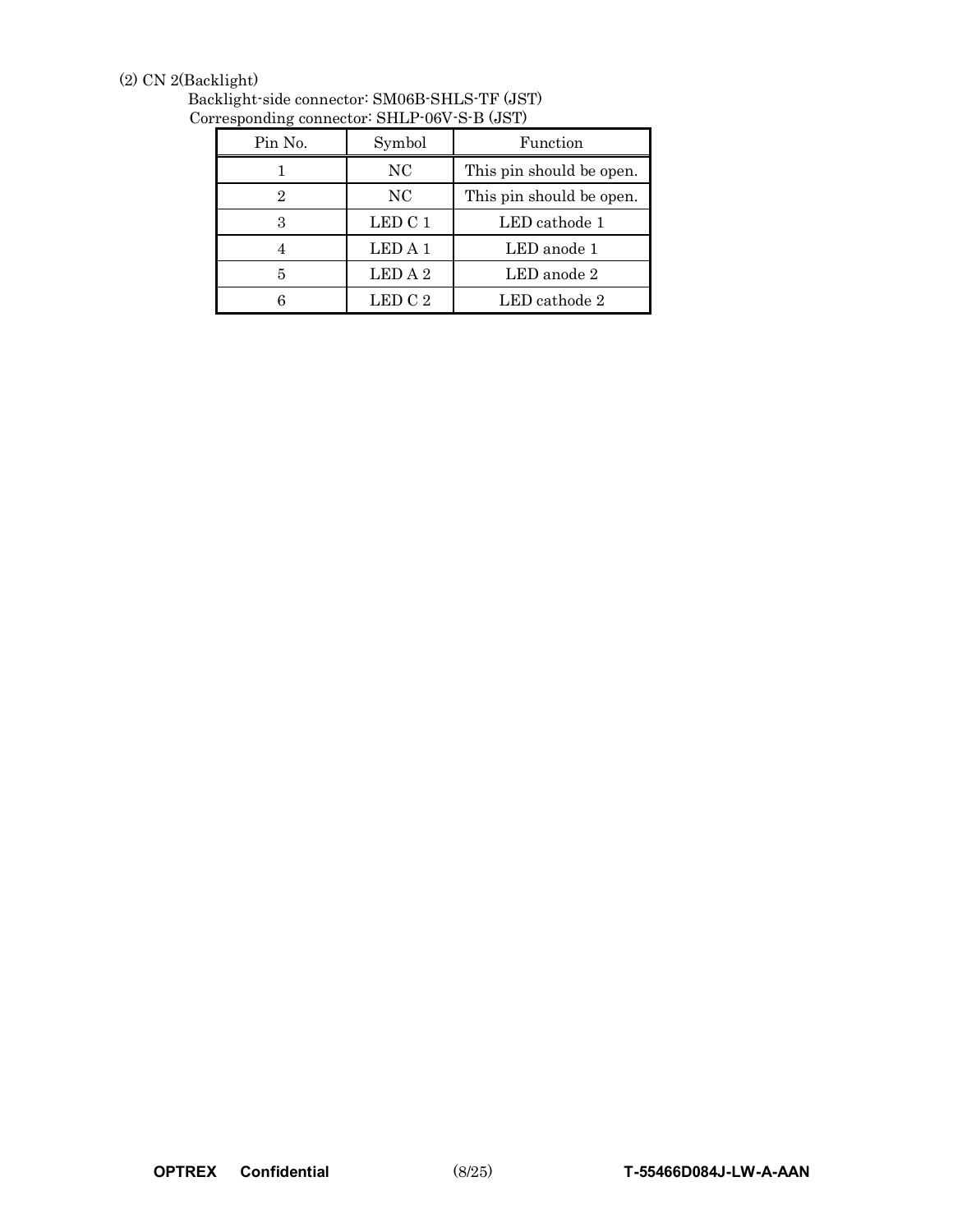#### (3) ISP data mapping

a. ISP 6 bit compatibility mode(6 bit input)



b. ISP 6 bit compatibility mode(8 bit input)



c. ISP 8 bit compatibility mode

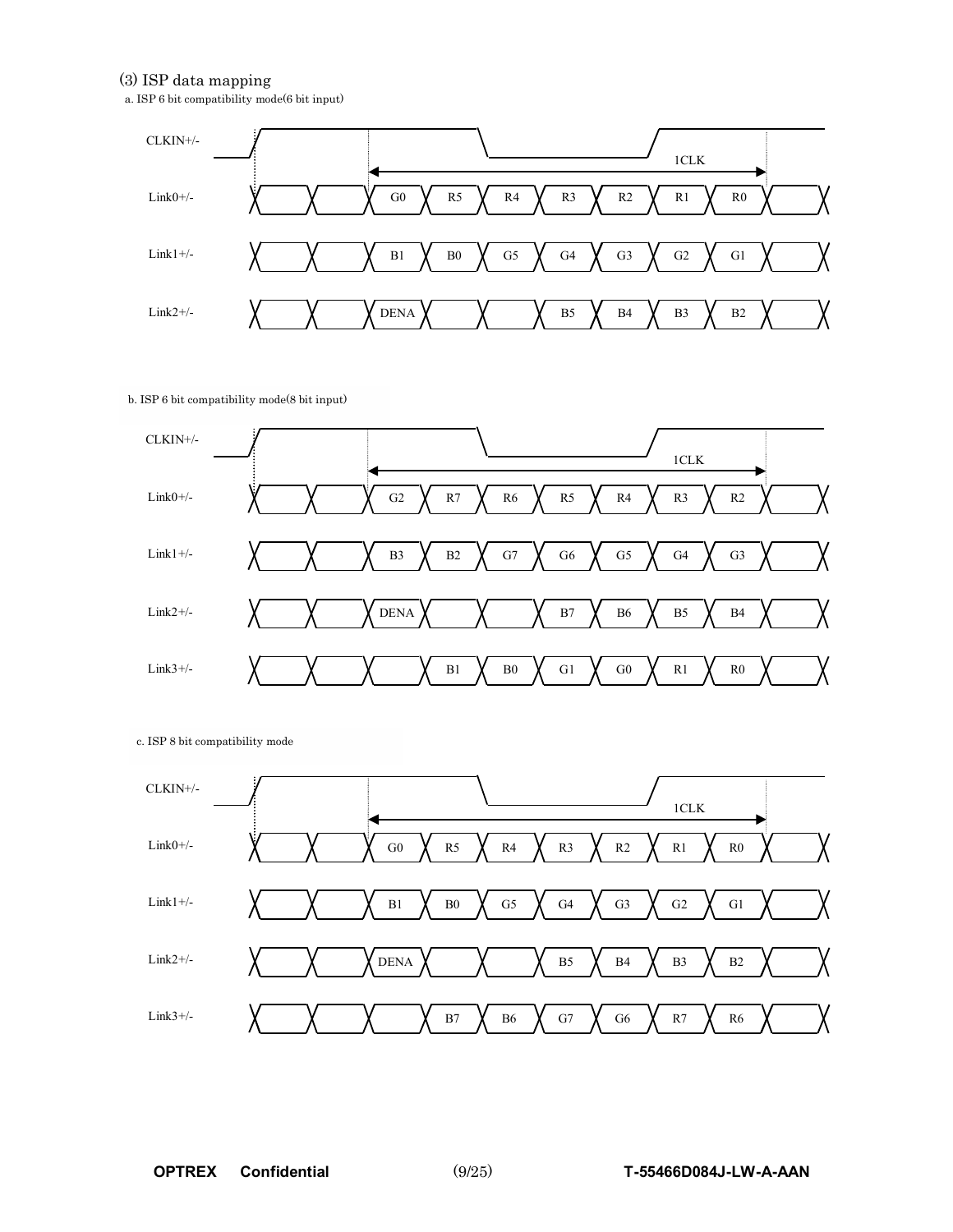## **6. INTERFACE TIMING**

LVDS transmitter input signal

|  | (1) Timing Specifications |
|--|---------------------------|
|--|---------------------------|

| <b>ITEM</b> |            |                      | <b>SYMBOL</b>   | <b>MIN</b> | <b>TYP</b> | <b>MAX</b> | <b>UNIT</b>      |
|-------------|------------|----------------------|-----------------|------------|------------|------------|------------------|
|             | Frequency  |                      | fclk            | 35         | 40         | 42         | <b>MHz</b>       |
| <b>DCLK</b> | Period     |                      | tclk            | 23.8       | 25         | 28.6       | ns               |
|             |            | <b>Active Time</b>   | $t_{HA}$        | 800        | 800        | 800        | $t_{\text{CLK}}$ |
|             | Horizontal | <b>Blanking Time</b> | $t_{\rm HB}$    | 20         | 256        |            | <b>t</b> CLK     |
|             |            | Frequency            | $f_{\rm H}$     | 35.2       | 37.9       | 39.2       | kHz              |
|             |            | Period               | $t_H$           | 25.5       | 26.4       | 28.4       | $\mu$ s          |
| <b>DENA</b> |            | Active Time          | tv <sub>A</sub> | 600        | 600        | 600        | $t_{\rm H}$      |
|             | Vertical   | <b>Blanking Time</b> | $t_{VB}$        | 3          | 28         |            | $t_{\rm H}$      |
|             |            | Frequency            | $f_V$           | 55         | 60         | 64.2       | Hz               |
|             |            | Period               | $t_{V}$         | 15.6       | 16.7       | 18.2       | ms               |

[Note]

1) DENA (Data Enable) should always be positive polarity as shown in the timing specification.

2) DCLK should appear during all invalid period.

3) LVDS timing follows the timing specifications of LVDS receiver IC: THC63LVDF84B(Thine).

4) In case of blanking time fluctuation, please satisfy following condition.  $t_{VBn}$  >  $t_{VBn-1}$  -  $3(t_H)$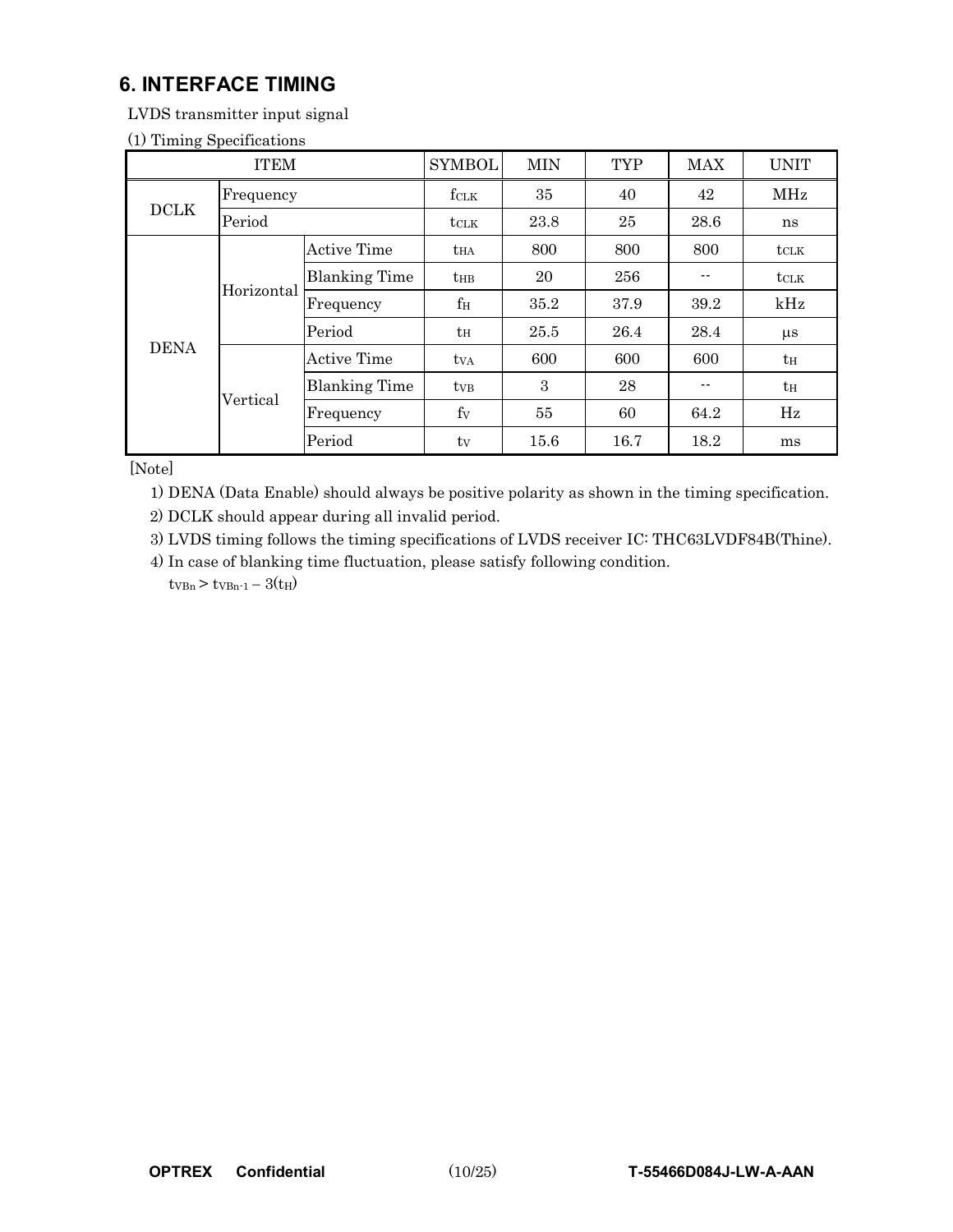#### (2) Timing Chart

a. Horizontal Timing Chart



b. Vertical Timing Chart

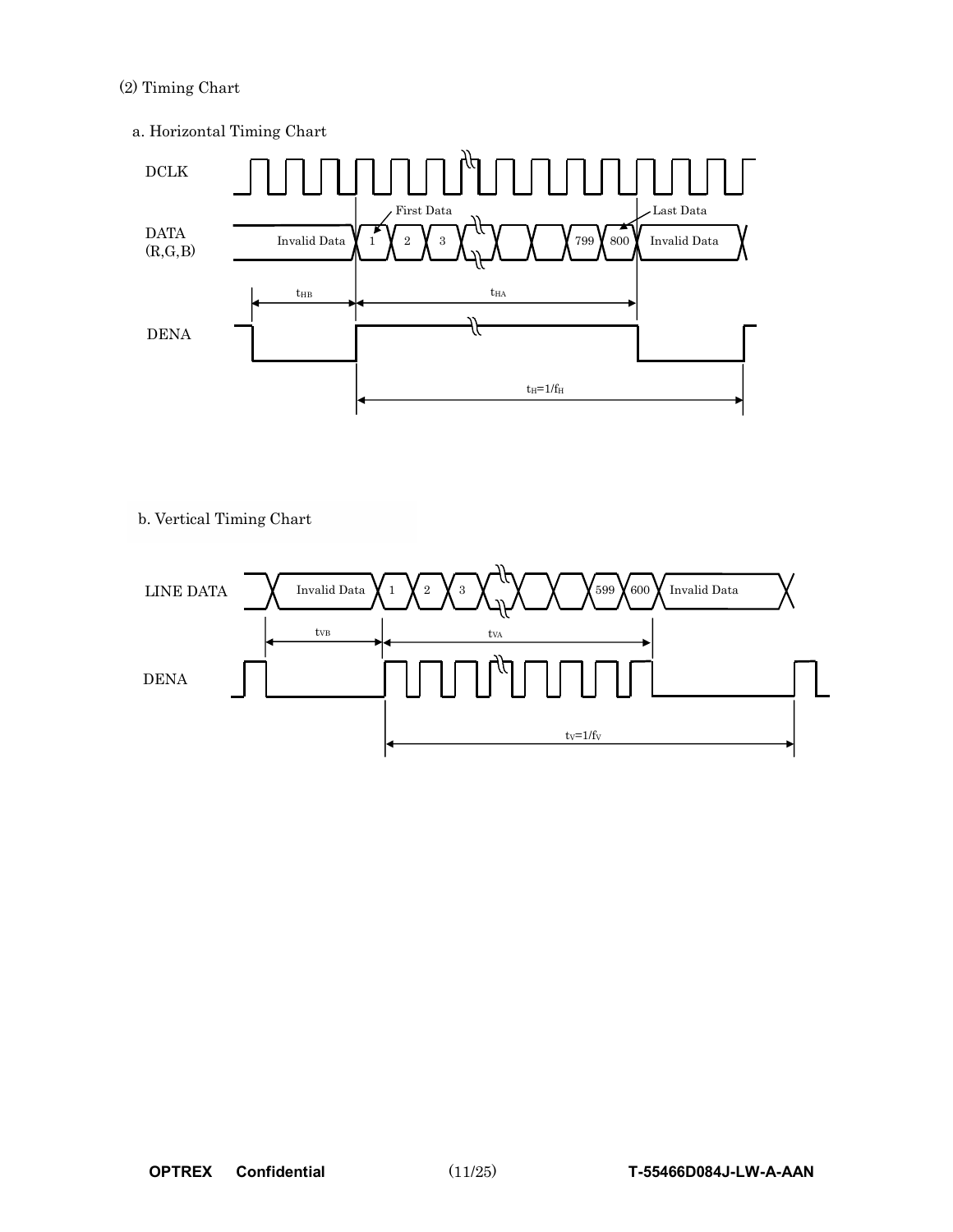#### (3) Color Data Assignment

#### a. 6 bit input

|              |                 |                | <b>INPUT DATA</b> |                     |                                              |                  |                     |                    |                  |                     |                |                |                               |                |                  |                             |                  |                |                |
|--------------|-----------------|----------------|-------------------|---------------------|----------------------------------------------|------------------|---------------------|--------------------|------------------|---------------------|----------------|----------------|-------------------------------|----------------|------------------|-----------------------------|------------------|----------------|----------------|
|              |                 |                |                   | R DATA              |                                              |                  |                     |                    |                  | <b>G DATA</b>       |                |                |                               | <b>B DATA</b>  |                  |                             |                  |                |                |
|              | COLOR           |                |                   |                     | $R5 \mid R4 \mid R3 \mid R2 \mid R1 \mid R0$ |                  |                     |                    |                  |                     |                |                | $G5$ $G4$ $G3$ $G2$ $G1$ $G0$ |                |                  | B5   B4   B3   B2   B1   B0 |                  |                |                |
|              |                 | MSB            |                   |                     |                                              |                  | LSB                 | MSB                |                  |                     |                |                | LSB                           | MSB            |                  |                             |                  |                | LSB            |
|              | <b>BLACK</b>    | $\theta$       | $\overline{0}$    | $\overline{0}$      | $\mathbf{0}$                                 | $\overline{0}$   | $\overline{0}$      | $\overline{0}$     | $\mathbf{0}$     | $\overline{0}$      | $\mathbf{0}$   | $\overline{0}$ | $\overline{0}$                | $\mathbf{0}$   | $\mathbf{0}$     | $\overline{0}$              | $\mathbf{0}$     | $\Omega$       | $\Omega$       |
|              | RED(63)         | 1.             | 1                 | 1                   | 1                                            | 1                | $\mathbf{1}$        | $\left( 0 \right)$ | $\Omega$         | $\overline{0}$      | $\Omega$       | $\Omega$       | $\Omega$                      | $\Omega$       | $\Omega$         | $\Omega$                    | $\Omega$         | $\theta$       | $\theta$       |
|              | GREEN(63)       | $\Omega$       | $\overline{0}$    | $\overline{0}$      | $\mathbf{0}$                                 | $\overline{0}$   | $\mathbf{0}$        | $\mathbf{1}$       | $\mathbf{1}$     | $\mathbf{1}$        | 1              | 1              | 1                             | $\overline{0}$ | $\overline{0}$   | $\overline{0}$              | $\overline{0}$   | $\Omega$       | $\Omega$       |
| <b>BASIC</b> | BLUE(63)        | $\theta$       | $\overline{0}$    | $\overline{0}$      | $\boldsymbol{0}$                             | $\overline{0}$   | $\overline{0}$<br>÷ | $\Omega$           | $\overline{0}$   | $\mathbf{0}$        | $\overline{0}$ | $\overline{0}$ | $\overline{0}$<br>÷           | 1              | 1                | $\mathbf{1}$                | $\overline{1}$   | -1             | Т.             |
| <b>COLOR</b> | <b>CYAN</b>     | $\Omega$       | $\boldsymbol{0}$  | $\mathbf{0}$        | $\boldsymbol{0}$                             | $\overline{0}$   | $\boldsymbol{0}$    | $\mathbf{1}$       | $\mathbf{1}$     | $\mathbf{1}$        | $1\,$          | 1              | 1                             | $\mathbf{1}$   | $\mathbf{1}$     | 1:                          | $\mathbf{1}$     | 1              | 1              |
|              | <b>MAGENTA</b>  | 1              | 1                 | 1                   | 1                                            | $\mathbf{1}$     | -1                  | $\theta$           | $\theta$         | $\theta$            | $\overline{0}$ | $\overline{0}$ | $\overline{0}$<br>÷           | 1              | 1                | 1                           | 1                | 1              | $\mathbf{1}$   |
|              | <b>YELLOW</b>   | $\mathbf{1}$   | 1                 | $\mathbf{1}$        | $\mathbf{1}$                                 | $\mathbf{1}$     | $\mathbf{1}$        | 1                  | $\mathbf{1}$     | $\mathbf{1}$        | $\mathbf{1}$   | $\mathbf{1}$   | 1                             | $\mathbf{0}$   | $\boldsymbol{0}$ | $\mathbf{0}$                | $\boldsymbol{0}$ | $\mathbf{0}$   | $\overline{0}$ |
|              | <b>WHITE</b>    | 1              | 1                 | 1                   | 1                                            | 1                | $\mathbf{1}$        | 1                  | 1                | 1                   | 1              | $\mathbf{1}$   | 1                             | 1              | $\mathbf{1}$     | 1                           | 1                | 1              | 1              |
|              | RED(1)          | $\overline{0}$ | $\Omega$          | $\Omega$            | $\Omega$                                     | $\Omega$         | $\mathbf{1}$        | $\Omega$           | $\mathbf{0}$     | $\boldsymbol{0}$    | $\Omega$       | $\theta$       | ÷<br>$\Omega$                 | $\Omega$       | $\mathbf{0}$     | $\Omega$                    | $\Omega$         | $\Omega$       | $\Omega$       |
|              | RED(2)          | $\Omega$       | $\Omega$          | $\Omega$            | $\overline{0}$                               | $\mathbf{1}$     | $\theta$            | $\Omega$           | $\Omega$         | $\overline{0}$      | $\theta$       | $\Omega$       | $\overline{0}$                | $\Omega$       | $\overline{0}$   | $\theta$                    | $\Omega$         | $\Omega$       | $\Omega$       |
|              |                 |                |                   |                     |                                              |                  |                     |                    |                  |                     |                |                |                               |                |                  |                             |                  |                |                |
| <b>RED</b>   |                 |                |                   |                     |                                              |                  |                     |                    |                  |                     |                |                |                               |                |                  |                             |                  |                |                |
|              | RED(62)         | 1.             | $\mathbf{1}$      | 1                   | 1                                            | $\mathbf{1}$     | $\overline{0}$      | $\overline{0}$     | $\theta$         | $\boldsymbol{0}$    | $\overline{0}$ | $\overline{0}$ | $\Omega$                      | $\Omega$       | $\overline{0}$   | $\overline{0}$              | $\overline{0}$   | $\overline{0}$ | 0              |
|              | RED(63)         | 1              | 1                 | 1                   | 1                                            | $\mathbf{1}$     | $\mathbf{1}$        | $\Omega$           | $\Omega$         | $\Omega$            | 0              | $\Omega$       | $\theta$                      | $\Omega$       | $\Omega$         | $\Omega$                    | 0                | $\theta$       | $\theta$       |
|              | GREEN(1)        | $\Omega$       | $\overline{0}$    | $\Omega$            | $\Omega$                                     | $\Omega$         | $\mathbf{0}$        | $\overline{0}$     | $\boldsymbol{0}$ | $\boldsymbol{0}$    | $\Omega$       | $\overline{0}$ | $\mathbf{1}$                  | $\Omega$       | $\overline{0}$   | $\Omega$                    | $\Omega$         | $\Omega$       | 0              |
|              | GREEN(2)        | $\Omega$       | $\Omega$          | $\Omega$            | $\overline{0}$                               | $\overline{0}$   | $\overline{0}$      | $\Omega$           | $\mathbf{0}$     | $\overline{0}$      | $\overline{0}$ | 1:0            |                               | $\Omega$       | $\overline{0}$   | $\Omega$                    | $\overline{0}$   | $\Omega$       | $\Omega$       |
|              |                 |                |                   |                     |                                              |                  |                     |                    |                  |                     |                |                |                               |                |                  |                             |                  |                |                |
| <b>GREEN</b> |                 |                |                   |                     |                                              |                  |                     |                    |                  |                     |                |                |                               |                |                  |                             |                  |                |                |
|              | GREEN(62)       | $\overline{0}$ | $\boldsymbol{0}$  | 0                   | 0                                            | $\boldsymbol{0}$ | $\mathbf{0}$        | 1                  | $\mathbf{1}$     | $\mathbf{1}$        | 1              | 1              | $\theta$                      | $\mathbf{0}$   | $\mathbf{0}$     | $\mathbf{0}$                | $\mathbf{0}$     | $\overline{0}$ | $\theta$       |
|              | GREEN(63)       | $\Omega$       | $\overline{0}$    | 0                   | 0                                            | 0                | $\overline{0}$      | 1                  | $\mathbf{1}$     | 1                   | 1              | 1              | 1                             | 0              | $\theta$         | $\left( 0 \right)$          | $\Omega$         | $\theta$       | $\theta$       |
|              | BLUE(1)         | $\Omega$       | $\theta$          | $\Omega$            | $\Omega$                                     | $\overline{0}$   | $\overline{0}$      | 0                  | $\overline{0}$   | $\boldsymbol{0}$    | $\overline{0}$ | $\mathbf{0}$   | $\overline{0}$                | $\Omega$       | $\boldsymbol{0}$ | $\Omega$                    | $\mathbf{0}$     | $\theta$       | 1.             |
|              | BLUE(2)         | $\overline{0}$ | $\overline{0}$    | $\overline{0}$<br>ŧ | $\overline{0}$<br>ŧ                          | $\overline{0}$   | $\overline{0}$<br>÷ | $\overline{0}$     | $\overline{0}$   | $\overline{0}$<br>ŧ | $\overline{0}$ | $\overline{0}$ | $\overline{0}$<br>÷           | $\overline{0}$ | $\overline{0}$   | $\overline{0}$              | $\overline{0}$   | $\mathbf{1}$   | $\Omega$       |
|              |                 |                |                   |                     |                                              |                  |                     |                    |                  |                     |                |                |                               |                |                  |                             |                  |                |                |
| <b>BLUE</b>  |                 |                |                   |                     |                                              |                  |                     |                    |                  |                     |                |                |                               |                |                  |                             |                  |                |                |
|              | <b>BLUE(62)</b> | $\Omega$       | $\Omega$          | $\Omega$            | $\Omega$                                     | $\Omega$         | $\overline{0}$      | 0                  | $\Omega$         | $\mathbf{0}$        | $\theta$       | $\Omega$       | $\Omega$                      | 1              | $\mathbf{1}$     | 1                           | $\mathbf{1}$     | 1              | 0              |
|              | BLUE(63)        | 0              | $\Omega$          | 0                   | $\Omega$                                     | $\Omega$         | $\Omega$            | 0                  | $\Omega$         | $\Omega$            | 0              | $\Omega$       | $\Omega$                      | 1              | 1                | 1                           | 1                | ı.             | L              |

[Note]

1) Definition of gray scale

Color (n)  $\cdots$ n indicates gray scale level.

Higher n means brighter level.

2) Data

1:High, 0: Low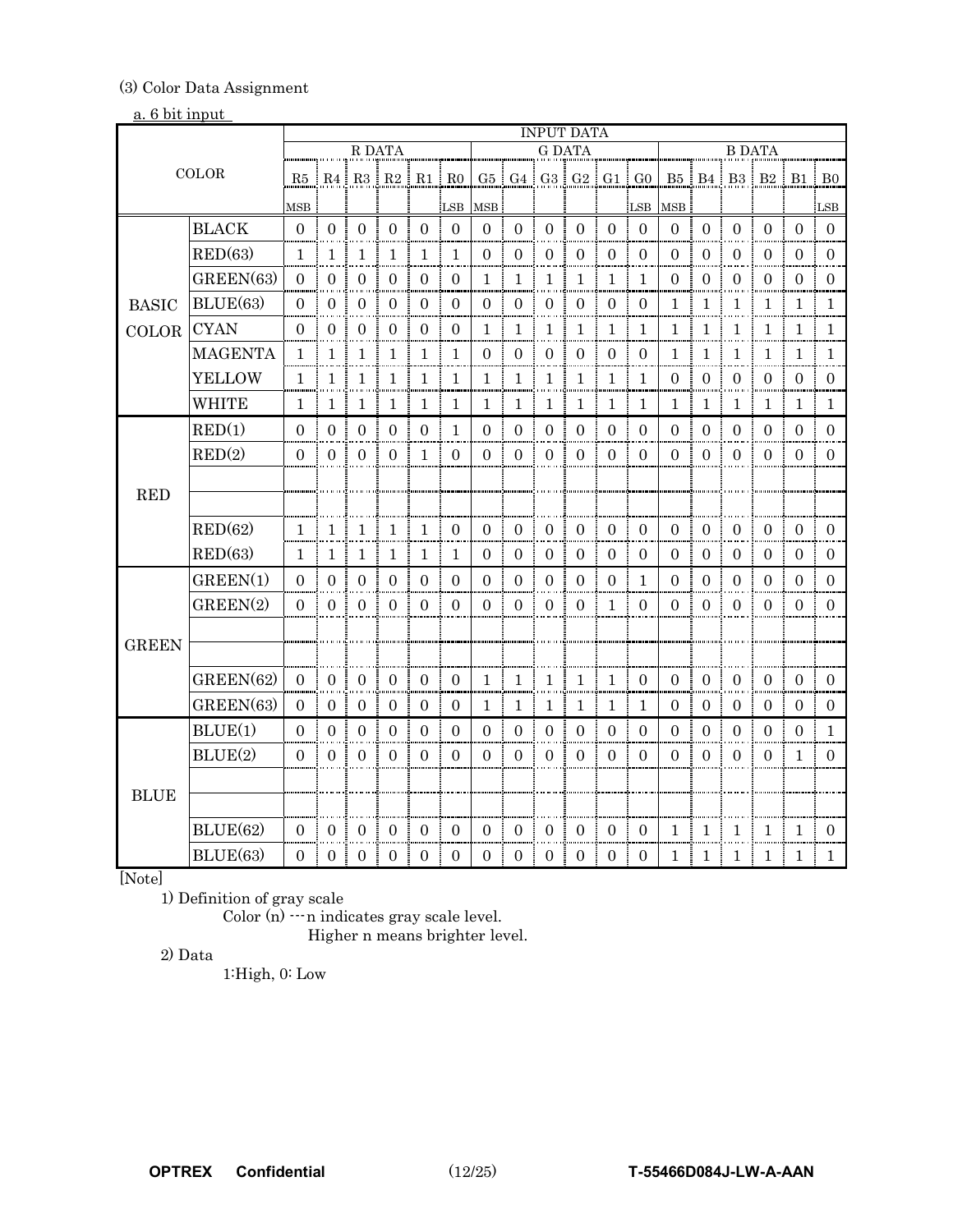b. 8 bit input

| <b>COLOR</b> |                  | INPUT DATA            |                                                      |  |  |  |  |        |                                        |                                                                                                                       |                                                      |    |  |  |               |  |                                     |                                                      |                       |  |  |  |  |                                                      |
|--------------|------------------|-----------------------|------------------------------------------------------|--|--|--|--|--------|----------------------------------------|-----------------------------------------------------------------------------------------------------------------------|------------------------------------------------------|----|--|--|---------------|--|-------------------------------------|------------------------------------------------------|-----------------------|--|--|--|--|------------------------------------------------------|
|              |                  | R DATA                |                                                      |  |  |  |  | G DATA |                                        |                                                                                                                       |                                                      |    |  |  | <b>B DATA</b> |  |                                     |                                                      |                       |  |  |  |  |                                                      |
|              |                  |                       |                                                      |  |  |  |  |        |                                        | R7   R6   R5   R4   R3   R2   R1   R0   G7   G6   G5   G4   G3   G2   G1   G0   B7   B6   B5   B4   B3   B2   B1   B0 |                                                      |    |  |  |               |  |                                     |                                                      |                       |  |  |  |  |                                                      |
|              |                  | MSB:                  |                                                      |  |  |  |  |        |                                        | MSB:                                                                                                                  |                                                      | Ť. |  |  |               |  |                                     | $ $ $ $ $ $ LSB MSB                                  |                       |  |  |  |  | $i$ LSB                                              |
|              | <b>BLACK</b>     |                       |                                                      |  |  |  |  |        | $0 \t0 \t0 \t0 \t0 \t0 \t0 \t0$        |                                                                                                                       | $0 \pm 0 \pm 0 \pm 0 \pm 0 \pm 0 \pm 0$              |    |  |  |               |  |                                     | $0 \t0 \t0 \t0 \t0 \t0 \t0 \t0$                      |                       |  |  |  |  |                                                      |
|              | RED(255)         |                       | 1   1   1   1   1   1   1   1                        |  |  |  |  |        |                                        |                                                                                                                       | 0 0 0 0 0 0 0 0 0 0 0                                |    |  |  |               |  |                                     |                                                      |                       |  |  |  |  | 0 10 10 10 10 10 10 10                               |
|              | GREEN(255)       |                       |                                                      |  |  |  |  |        | 0 0 0 0 0 0 0 0 0 0                    |                                                                                                                       | $1 \t1 \t1 \t1 \t1 \t1 \t1 \t1 \t1$                  |    |  |  |               |  |                                     |                                                      |                       |  |  |  |  | $0 \t 0 \t 0 \t 0 \t 0 \t 0 \t 0 \t 0$               |
| <b>BASIC</b> | BLUE(255)        |                       | 0 0 0 0 0 0 0 0 0 0 0                                |  |  |  |  |        |                                        |                                                                                                                       | 0:0:0:0:0:0:0:0                                      |    |  |  |               |  |                                     |                                                      |                       |  |  |  |  | 1   1   1   1   1   1   1   1                        |
| COLOR        | <b>CYAN</b>      |                       | $0 \mid 0 \mid 0 \mid 0 \mid 0 \mid 0 \mid 0 \mid 0$ |  |  |  |  |        |                                        |                                                                                                                       | 1   1   1   1   1   1   1   1                        |    |  |  |               |  | $\overline{1}$                      |                                                      |                       |  |  |  |  | $1 \mid 1 \mid 1 \mid 1 \mid 1 \mid 1 \mid 1 \mid 1$ |
|              | MAGENTA          |                       | 1   1   1   1   1   1   1   1                        |  |  |  |  |        |                                        |                                                                                                                       | 0 1 0 1 0 1 0 1 0 1 0 1 0 1 0                        |    |  |  |               |  |                                     |                                                      |                       |  |  |  |  | 1   1   1   1   1   1   1   1                        |
|              | YELLOW           |                       | 1   1   1   1   1   1   1   1                        |  |  |  |  |        |                                        |                                                                                                                       | 1   1   1   1   1   1   1   1                        |    |  |  |               |  |                                     |                                                      |                       |  |  |  |  | $0 \t0 \t0 \t0 \t0 \t0 \t0 \t0 \t0$                  |
|              | <b>WHITE</b>     |                       | $1 \mid 1 \mid 1 \mid 1 \mid 1 \mid 1 \mid 1 \mid 1$ |  |  |  |  |        |                                        |                                                                                                                       | $1 \mid 1 \mid 1 \mid 1 \mid 1 \mid 1 \mid 1 \mid 1$ |    |  |  |               |  |                                     |                                                      |                       |  |  |  |  | $1 \mid 1 \mid 1 \mid 1 \mid 1 \mid 1 \mid 1 \mid 1$ |
|              | RED(1)           |                       | 0 0 0 0 0 0 0 0 1                                    |  |  |  |  |        |                                        |                                                                                                                       | 0 10 10 10 10 10 10 0 0                              |    |  |  |               |  |                                     |                                                      |                       |  |  |  |  | 0 10 0 0 0 0 0 0 0 0 0                               |
|              | RED(2)           |                       |                                                      |  |  |  |  |        | 0 0 0 0 0 0 0 1 0 1 0                  |                                                                                                                       | 0 1 0 1 0 1 0 1 0 1 0 1 0 1 0                        |    |  |  |               |  |                                     |                                                      |                       |  |  |  |  | 0 10 0 0 0 0 0 0 0 0 0                               |
| <b>RED</b>   |                  |                       |                                                      |  |  |  |  |        |                                        |                                                                                                                       |                                                      |    |  |  |               |  |                                     |                                                      |                       |  |  |  |  |                                                      |
|              |                  |                       |                                                      |  |  |  |  |        |                                        |                                                                                                                       |                                                      |    |  |  |               |  |                                     |                                                      |                       |  |  |  |  |                                                      |
|              |                  |                       |                                                      |  |  |  |  |        |                                        |                                                                                                                       |                                                      |    |  |  |               |  |                                     |                                                      |                       |  |  |  |  |                                                      |
|              | RED(255)         |                       | 1   1   1   1   1   1   1   1                        |  |  |  |  |        |                                        |                                                                                                                       | $0 \t0 \t0 \t0 \t0 \t0 \t0 \t0 \t0$                  |    |  |  |               |  |                                     | $0 \mid 0 \mid 0 \mid 0 \mid 0 \mid 0 \mid 0 \mid 0$ |                       |  |  |  |  |                                                      |
|              | ${\rm GREEN}(1)$ |                       |                                                      |  |  |  |  |        | $0 \t 0 \t 0 \t 0 \t 0 \t 0 \t 0 \t 0$ |                                                                                                                       |                                                      |    |  |  |               |  | $0 \t0 \t0 \t0 \t0 \t0 \t0 \t0 \t1$ |                                                      |                       |  |  |  |  | 0 0 0 0 0 0 0 0 0 0 0 0                              |
|              | GREEN(2)         |                       | 0 0 0 0 0 0 0 0 0 0 0                                |  |  |  |  |        |                                        |                                                                                                                       | 0 0 0 0 0 0 0 1 0 1 0                                |    |  |  |               |  |                                     |                                                      |                       |  |  |  |  | 0 0 0 0 0 0 0 0 0 0 0                                |
|              |                  |                       |                                                      |  |  |  |  |        |                                        |                                                                                                                       |                                                      |    |  |  |               |  |                                     |                                                      |                       |  |  |  |  |                                                      |
| <b>GREEN</b> |                  |                       |                                                      |  |  |  |  |        |                                        |                                                                                                                       |                                                      |    |  |  |               |  |                                     |                                                      |                       |  |  |  |  |                                                      |
|              |                  |                       |                                                      |  |  |  |  |        |                                        |                                                                                                                       |                                                      |    |  |  |               |  |                                     |                                                      |                       |  |  |  |  |                                                      |
|              | GREEN(255)       | 0 0 0 0 0 0 0 0 0 0 0 |                                                      |  |  |  |  |        |                                        |                                                                                                                       | $1 \mid 1 \mid 1 \mid 1 \mid 1 \mid 1 \mid 1 \mid 1$ |    |  |  |               |  |                                     | 0 0 0 0 0 0 0 0 0 0 0 0                              |                       |  |  |  |  |                                                      |
|              | BLUE(1)          |                       |                                                      |  |  |  |  |        | 0 0 0 0 0 0 0 0 0 0 0                  |                                                                                                                       | 0 0 0 0 0 0 0 0 0 0 0 0                              |    |  |  |               |  |                                     |                                                      |                       |  |  |  |  | 0 0 0 0 0 0 0 0 1                                    |
|              | BLUE(2)          |                       |                                                      |  |  |  |  |        | 0 0 0 0 0 0 0 0 0 0 0                  |                                                                                                                       |                                                      |    |  |  |               |  | 0 0 0 0 0 0 0 0 0 0 0 0             |                                                      | 0 0 0 0 0 0 0 1 0 1 0 |  |  |  |  |                                                      |
|              |                  |                       |                                                      |  |  |  |  |        |                                        |                                                                                                                       |                                                      |    |  |  |               |  |                                     |                                                      |                       |  |  |  |  |                                                      |
| <b>BLUE</b>  |                  |                       |                                                      |  |  |  |  |        |                                        |                                                                                                                       |                                                      |    |  |  |               |  |                                     |                                                      |                       |  |  |  |  |                                                      |
|              |                  |                       |                                                      |  |  |  |  |        |                                        |                                                                                                                       |                                                      |    |  |  |               |  |                                     |                                                      |                       |  |  |  |  |                                                      |
|              | BLUE(255)        |                       |                                                      |  |  |  |  |        |                                        |                                                                                                                       |                                                      |    |  |  |               |  |                                     | 1   1   1   1   1   1   1   1                        |                       |  |  |  |  | 1                                                    |

[Note]

1) Definition of gray scale

Color (n)  $\cdots$ n indicates gray scale level. Higher n means brighter level.

#### 2) Data

1:High, 0: Low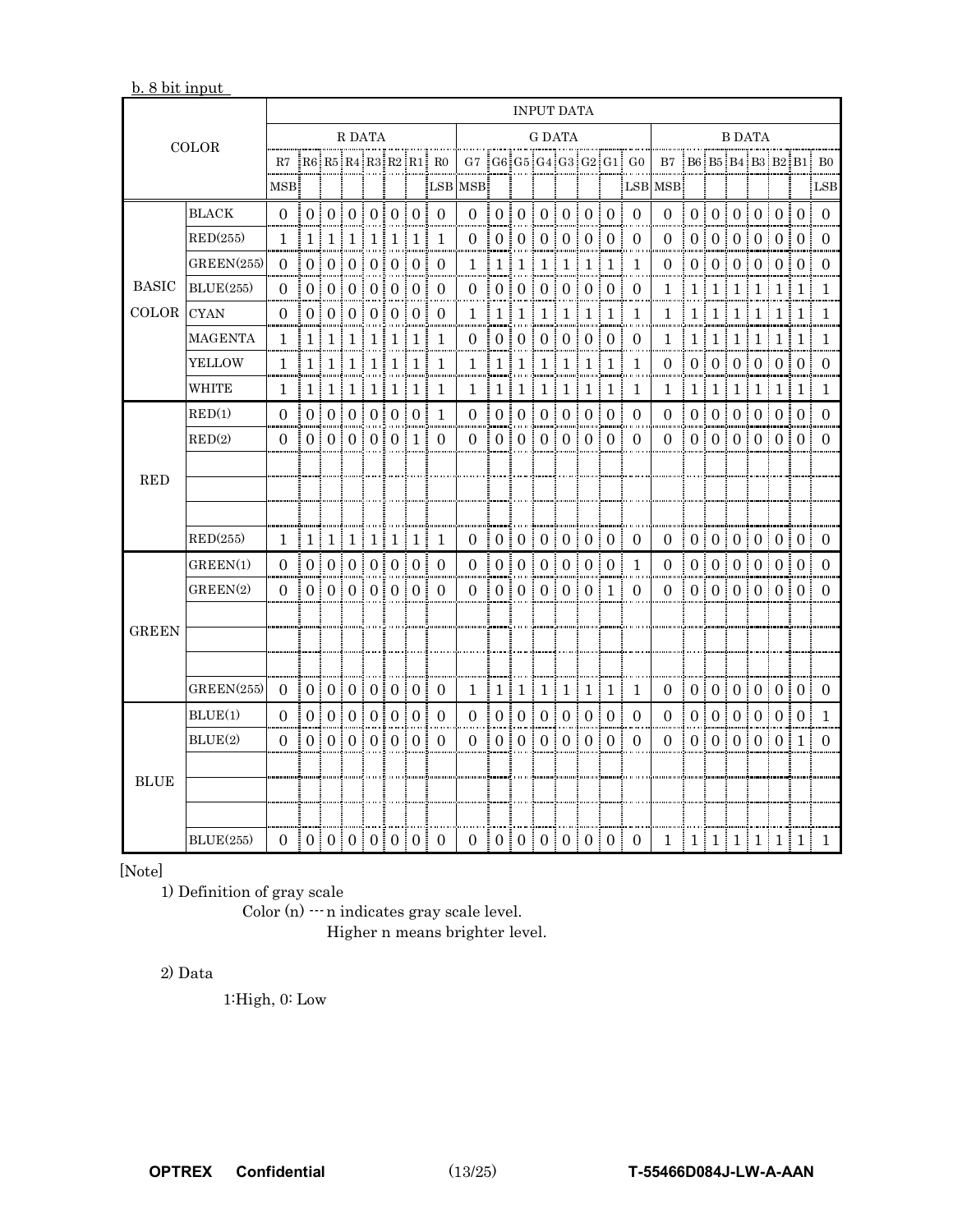#### (4) Display Position and Scan Direction

D(X,Y) shows the data number of input signal for LCD panel signal processing PCB.



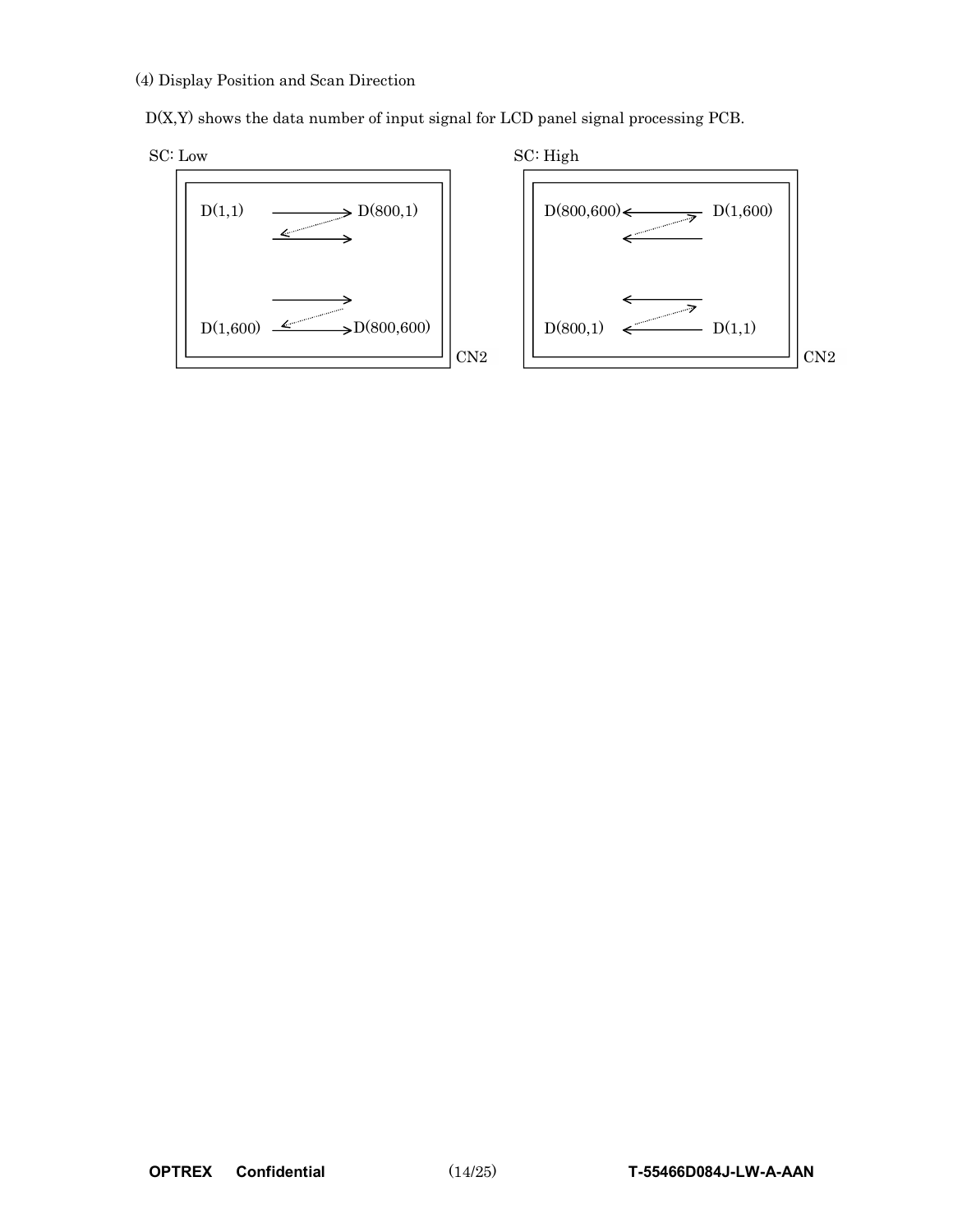## **7. BLOCK DIAGRAM**



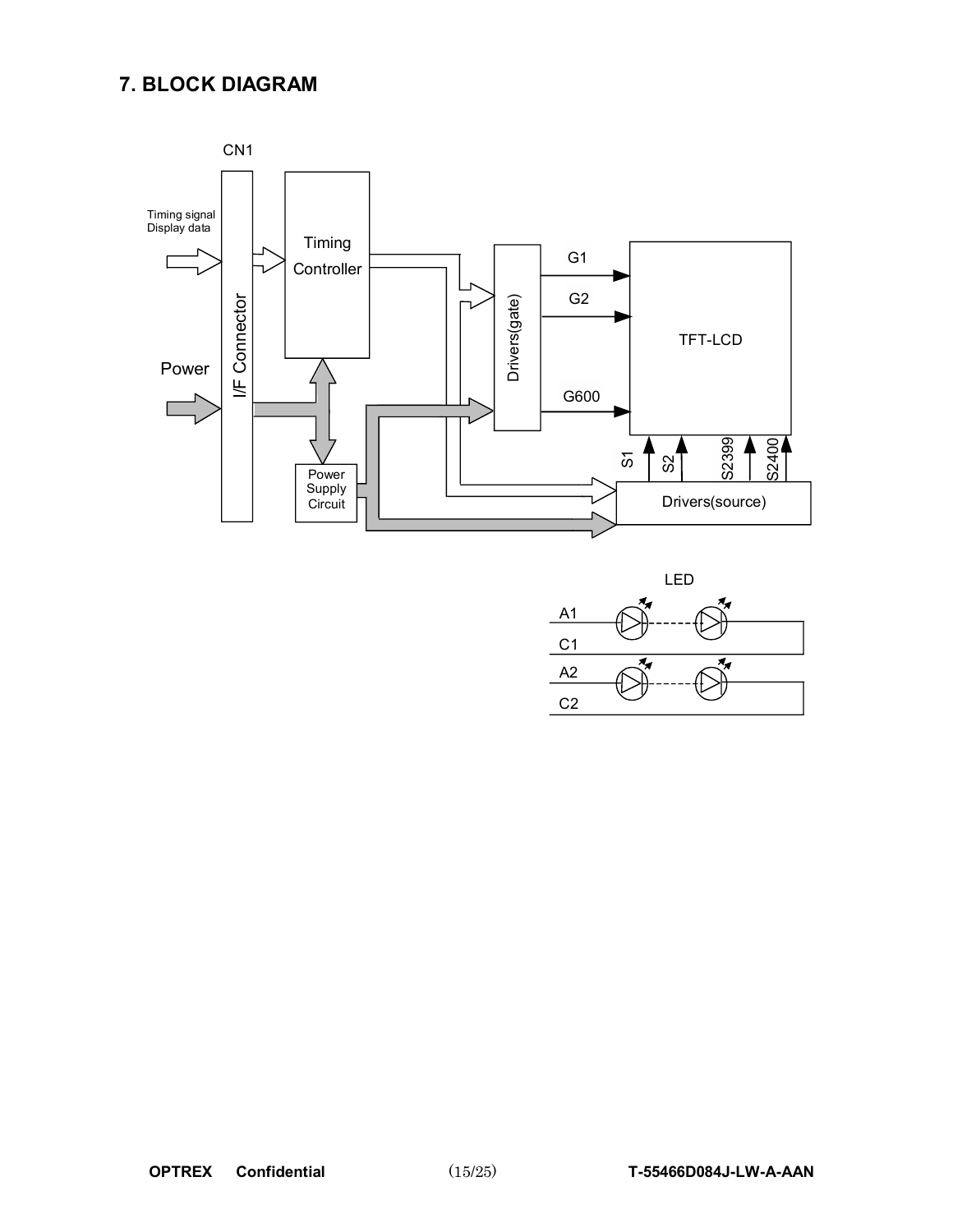## **8. MECHANICAL SPECIFICATIONS**

(1) Front Side



(Unit: mm)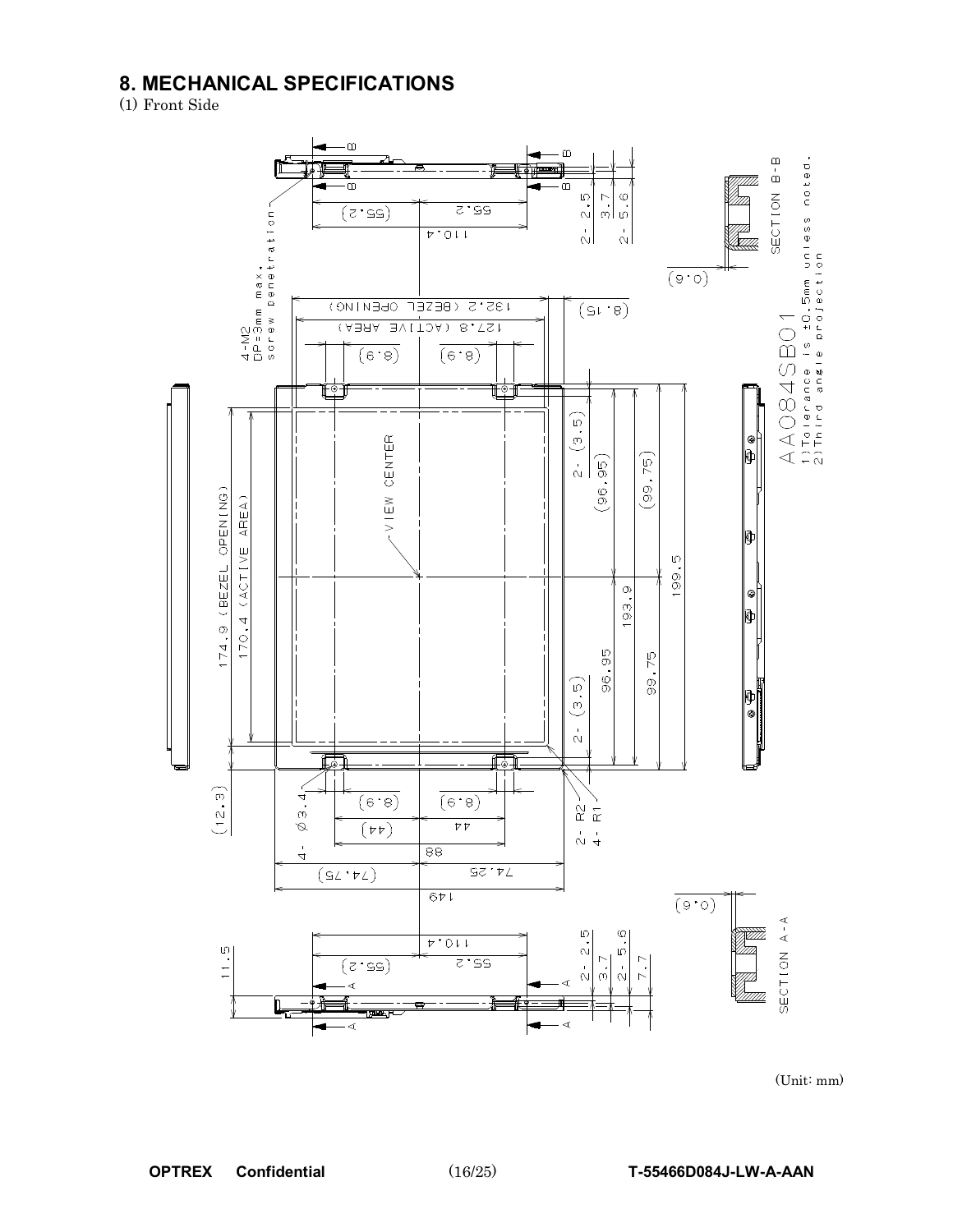



CN1:20186-020E-11F(I-PEX)<br>CN2:SM06B-SHLS-TF(JST)

(Unit:mm)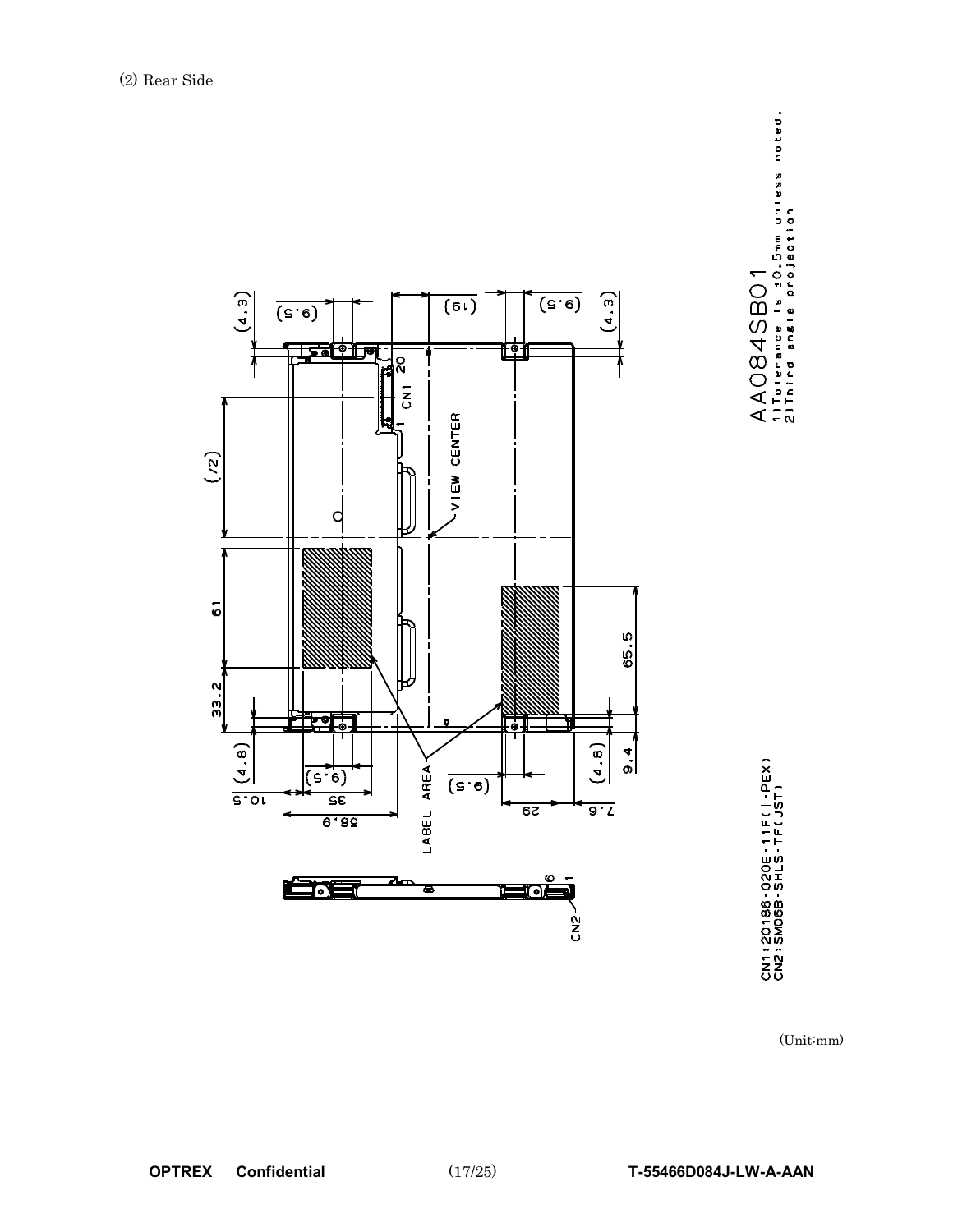|                      |            |               | Ta=25°C, VCC=3.3V, Input Signals: Typ. Values shown in Section 6 |                |            |                |                   |           |  |
|----------------------|------------|---------------|------------------------------------------------------------------|----------------|------------|----------------|-------------------|-----------|--|
| <b>ITEM</b>          |            | <b>SYMBOL</b> | <b>CONDITION</b>                                                 | <b>MIN</b>     | <b>TYP</b> | MAX            | <b>UNIT</b>       | Remarks   |  |
| Contrast Ratio       |            | CR            | $\theta$ v=0°, $\theta$ H=0°                                     | 390            | 600        | $-$            |                   | *1)*2)*5) |  |
| Luminance            |            | Lw            | $\theta$ v=0°, $\theta$ H=0°                                     | 480            | 600        | $-$            | cd/m <sup>2</sup> | $*1)*5)$  |  |
| Luminance Uniformity |            | $\Delta Lw$   | $\theta$ v=0°, $\theta$ H=0°                                     | $- -$          | $- -$      | 30             | $\%$              | *1)*3)*5) |  |
|                      |            | tr            | $\theta$ v=0°, $\theta$ H=0°                                     |                | 4<br>$ -$  |                | ms                | *1)*4)*5) |  |
| Response Time        |            | tf            | $\theta$ v=0°, $\theta$ H=0°                                     | $ -$           | 12         | $- -$          | ms                | *1)*4)*5) |  |
| Viewing              | Horizontal | $\theta_H$    | $CR \ge 10$                                                      | $-70 - 70$     | $-80 - 80$ | $ -$           | $\circ$           | $*1)*5)$  |  |
| Angle                | Vertical   |               |                                                                  | $-50 - 70$     | $-60 - 80$ | $ -$           | $\circ$           | $*1)*5)$  |  |
| Image sticking       |            | tis           | 2h                                                               |                |            | $\overline{2}$ | S                 | $*6)$     |  |
|                      | Red        | Rx            |                                                                  | TBD            | <b>TBD</b> | TBD            |                   |           |  |
|                      |            | $\rm Ry$      |                                                                  | TBD            | TBD        | TBD            |                   |           |  |
|                      | Green      | Gx            |                                                                  | TBD            | TBD        | TBD            |                   |           |  |
| Color                |            | Gy            |                                                                  | <b>TBD</b>     | <b>TBD</b> | <b>TBD</b>     |                   |           |  |
| Coordinates          | Blue       | Bx            | $\theta$ v=0°, $\theta$ H=0°                                     | <b>TBD</b>     | <b>TBD</b> | <b>TBD</b>     |                   | $*1)*5)$  |  |
|                      |            | By            |                                                                  | <b>TBD</b>     | <b>TBD</b> | <b>TBD</b>     |                   |           |  |
|                      | White      | Wx            |                                                                  | 0.273<br>0.313 |            | 0.353          |                   |           |  |
|                      |            | Wy            |                                                                  | 0.289          | 0.329      | 0.369          |                   |           |  |

### **9. OPTICAL CHARACTERISTICS**

[Note]

These items are measured using CS1000(MINOLTA) for color coordinates, EZContrast(ELDIM) for viewing angle, and CS1000 or BM-5A(TOPCON) for others under the dark room condition (no ambient light) after more than 30 minutes from turning on the lamp unless noted.

Condition:  $IF = 70 mA$ 

Measurement method for luminance and color coordinates is as follows.



The luminance is measured according to FLAT PANEL DISPLAY MEASUREMENTS STANDARD (VESA Standard).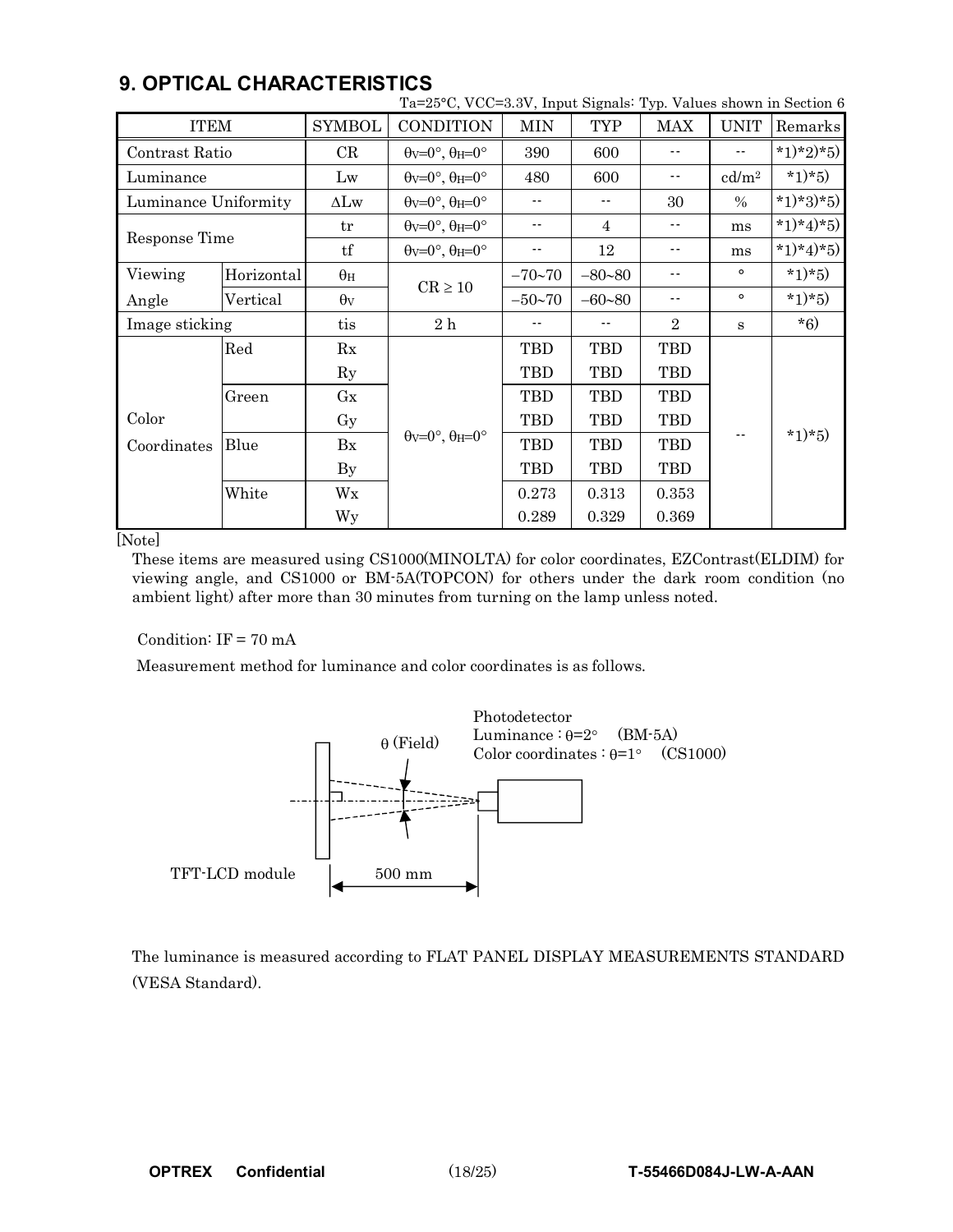#### \*1) Measurement Point

Contrast Ratio, Luminance, Response Time, Viewing Angle, Color Coordinates: Display Center Luminance Uniformity: point 1∼5 shown in a figure below



#### \*2) Definition of Contrast Ratio

CR=Luminance with all white pixels / Luminance with all black pixels

- \*3) Definition of Luminance Uniformity  $\Delta$ Lw=[Lw(MAX)/Lw(MIN)-1] × 100
- \*4) Definition of Response Time



 $*5$ ) Definition of Viewing Angle (θν, θH)

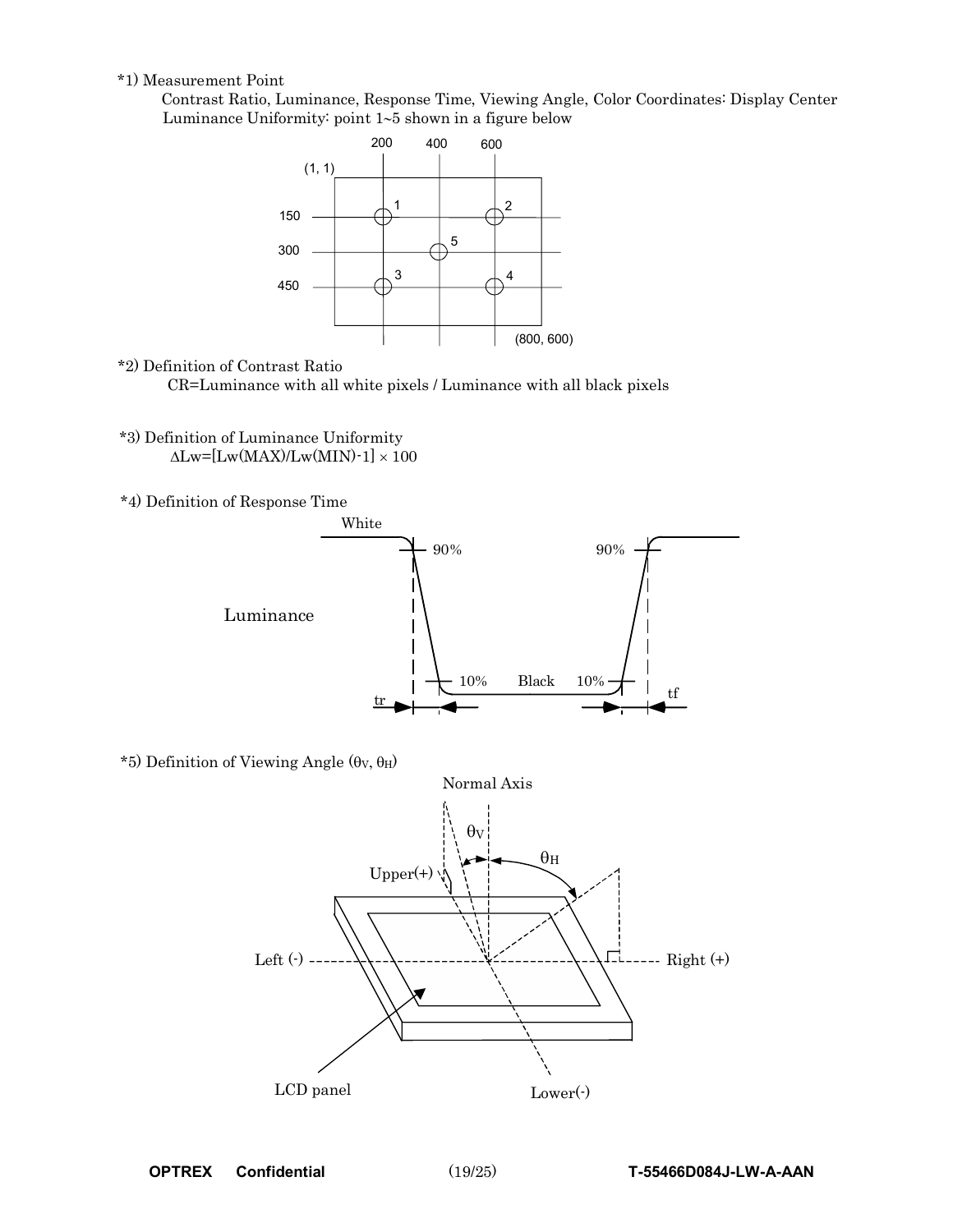\*6) Image sticking:

Continuously display the test pattern shown in the figure below for two-hours. Then display a completely white screen. The previous image shall not persist more than two seconds at 25°C.



TEST PATTERN FOR IMAGE STICKING TEST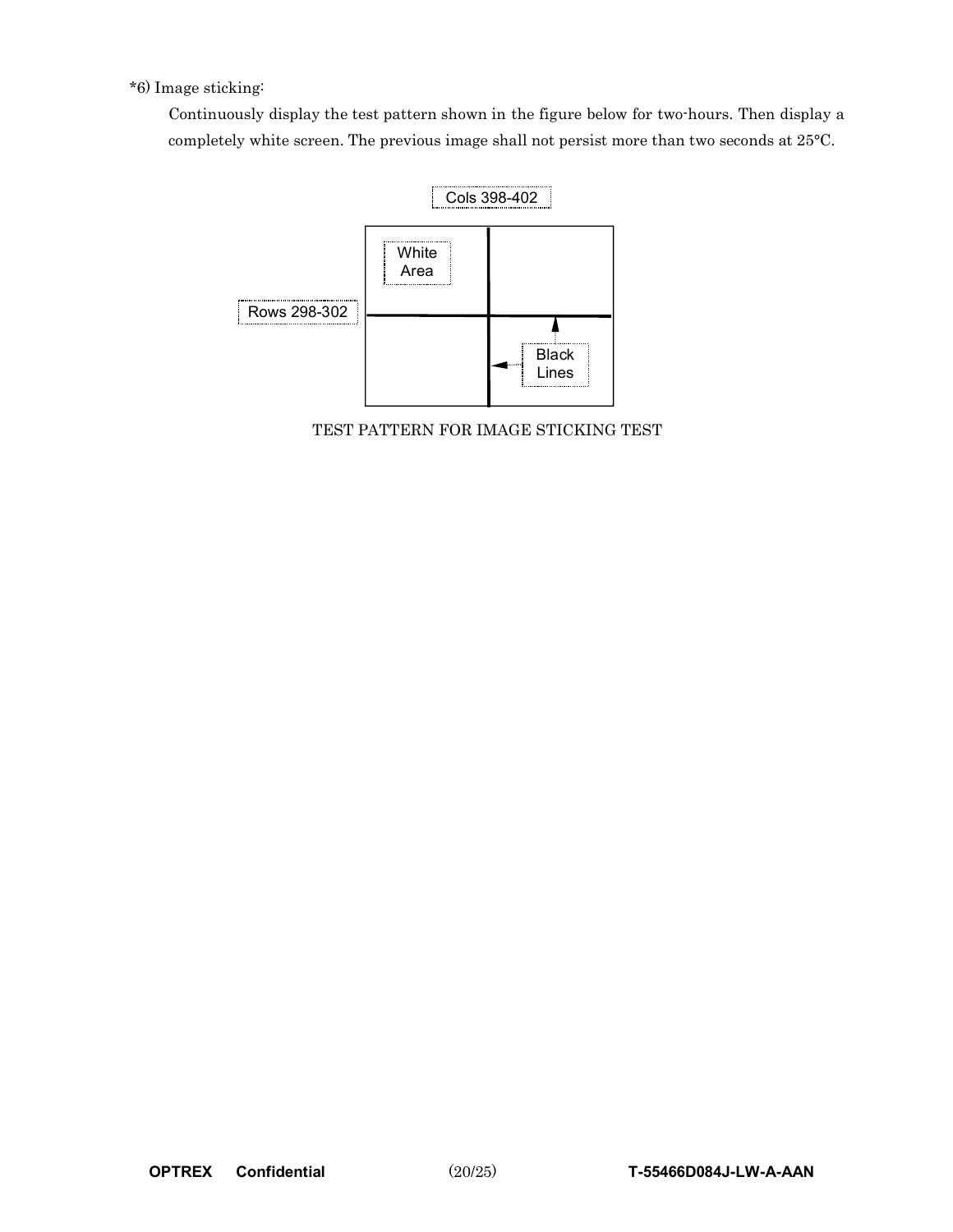## **10. RELIABILITY TEST CONDITION**

(1) Temperature and Humidity

| <b>ITEM</b>                                               | <b>CONDITIONS</b>                                                  |
|-----------------------------------------------------------|--------------------------------------------------------------------|
| <b>HIGH TEMPERATURE</b><br><b>HIGH HUMIDITY OPERATION</b> | 40°C, 90%RH, 240 h<br>(No condensation)                            |
| <b>HIGH TEMPERATURE OPERATION</b>                         | 80°C, 240 h                                                        |
| LOW TEMPERATURE OPERATION                                 | $-30$ °C, 240 h                                                    |
| HIGH TEMPERATURE STORAGE                                  | 80°C, 240 h                                                        |
| LOW TEMPERATURE STORAGE                                   | $-30$ °C, 240 h                                                    |
| THERMAL SHOCK (NON-OPERATION)                             | BETWEEN $-30^{\circ}$ C (1h) and $80^{\circ}$ C(1h),<br>100 CYCLES |

(2) Shock & Vibration

| <b>ITEM</b>                         | <b>CONDITIONS</b>                                                                                                                                                                                                                                                                    |  |  |  |  |  |  |  |
|-------------------------------------|--------------------------------------------------------------------------------------------------------------------------------------------------------------------------------------------------------------------------------------------------------------------------------------|--|--|--|--|--|--|--|
| <b>SHOCK</b>                        | Shock level: $1470 \text{ m/s}^2 (150 \text{G})$<br>Waveform: half sinusoidal wave, 2 ms                                                                                                                                                                                             |  |  |  |  |  |  |  |
| (NON-OPERATION)                     | Number of shocks: one shock input in each direction of three mutually<br>perpendicular axes for a total of six shock inputs                                                                                                                                                          |  |  |  |  |  |  |  |
| <b>VIBRATION</b><br>(NON-OPERATION) | Vibration level: $9.8 \text{ m/s}^2 (1.0 \text{G})$<br>Waveform: sinusoidal<br>Frequency range: 5 to 500 Hz<br>Frequency sweep rate: 0.5 octave /min<br>Duration: one sweep from 5 to 500 Hz in each of three mutually<br>perpendicular axis(each x,y,z axis: 1 hour, total 3 hours) |  |  |  |  |  |  |  |

(3) Judgment standard

The judgment of the above tests should be made as follow:

Pass: Normal display image, no damage of the display function. (ex. no line defect) Partial transformation of the module parts should be ignored.

Fail: No display image, damage of the display function. (ex. line defect)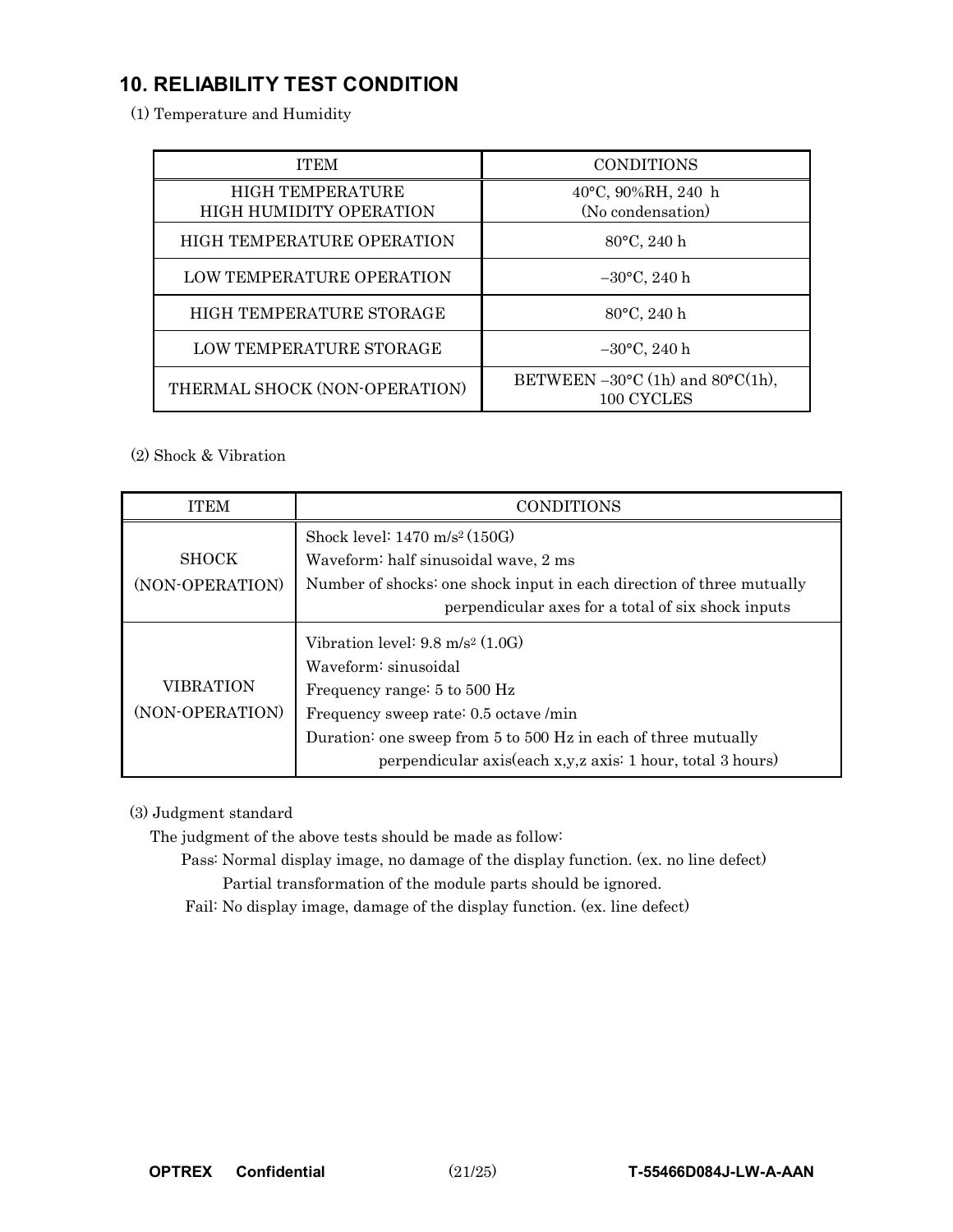## **11. OTHER FEATURE**

This LCD module complies with RoHS\*) directive.

\*) RoHS: Restriction of the use of certain hazardous substances in electrical and electronic equipment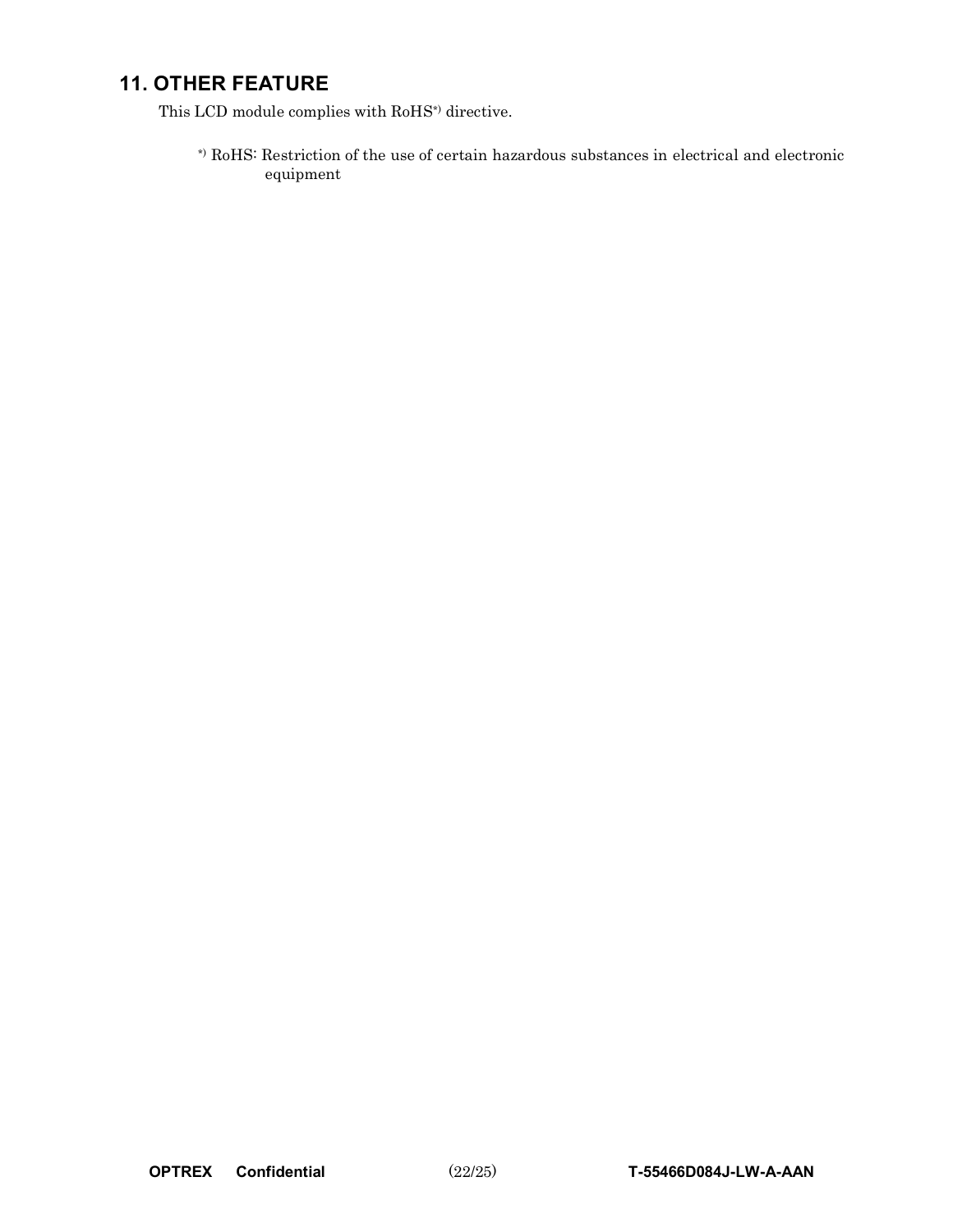### **12. HANDLING PRECAUTIONS FOR TFT-LCD MODULE**

Please pay attention to the followings in handling TFT-LCD products;

#### **(1) ASSEMBLY PRECAUTION**

- a. Please mount the LCD module by using mounting hole with a screw clamping torque (recommended value: 0.3 Nm). Please do not bend or wrench the LCD module in assembling. Please do not drop, bend or twist the LCD module in handling.
- b. Please design display housing in accordance with the following guide lines.
	- (a) Housing case must be designed carefully so as not to put stresses on LCD and not to wrench module.
	- (b) Under high temperature environment, performance and life time of LED may heavily shorten. When you design with our LCD product, please consider radiating heat and ventilation for good heat management.
	- (c) Keep sufficient clearance between LCD module back surface and housing when the LCD module is mounted. Approximately 1.0mm of the clearance in the design is recommended taking into account the tolerance of LCD module thickness and mounting structure height on the housing.
	- (d) When some parts, such as, FPC cable and ferrite plate, are installed underneath the LCD module, still sufficient clearance is required, such as 0.5mm. This clearance is, especially, to be reconsidered when the additional parts are implemented for EMI countermeasure.
	- (e) Design the LED driver location and connector position carefully so as not to give stress to LED backlight cable.
	- (f) Keep sufficient clearance between LCD module and the others parts, such as inverter and speaker so as not to interfere the LCD module. Approximately 1.0 mm of the clearance in the design is recommended.
	- (g) To avoid local elevation/decrease of temperature, considering location of heating element, heat release, thermal design should be done.
- c. Please do not push or scratch LCD panel surface with anything hard. And do not soil LCD panel surface by touching with bare hands. (Polarizer film, surface of LCD panel is easy to be flawed.)
- d. Please wipe off LCD panel surface with absorbent cotton or soft cloth in case of it being soiled.
- e. Please wipe off drops of adhesives like saliva and water on LCD panel surface immediately. They might damage to cause panel surface variation and color change.
- f. Please do not take a LCD module to pieces and reconstruct it. Resolving and reconstructing modules may cause them not to work well.
- g. Please do not touch metal frames with bare hands and soiled gloves. A color change of the metal frames can happen during a long preservation of soiled LCD modules.
- h. Please handle metal frame carefully because edge of metal frame is very sharp.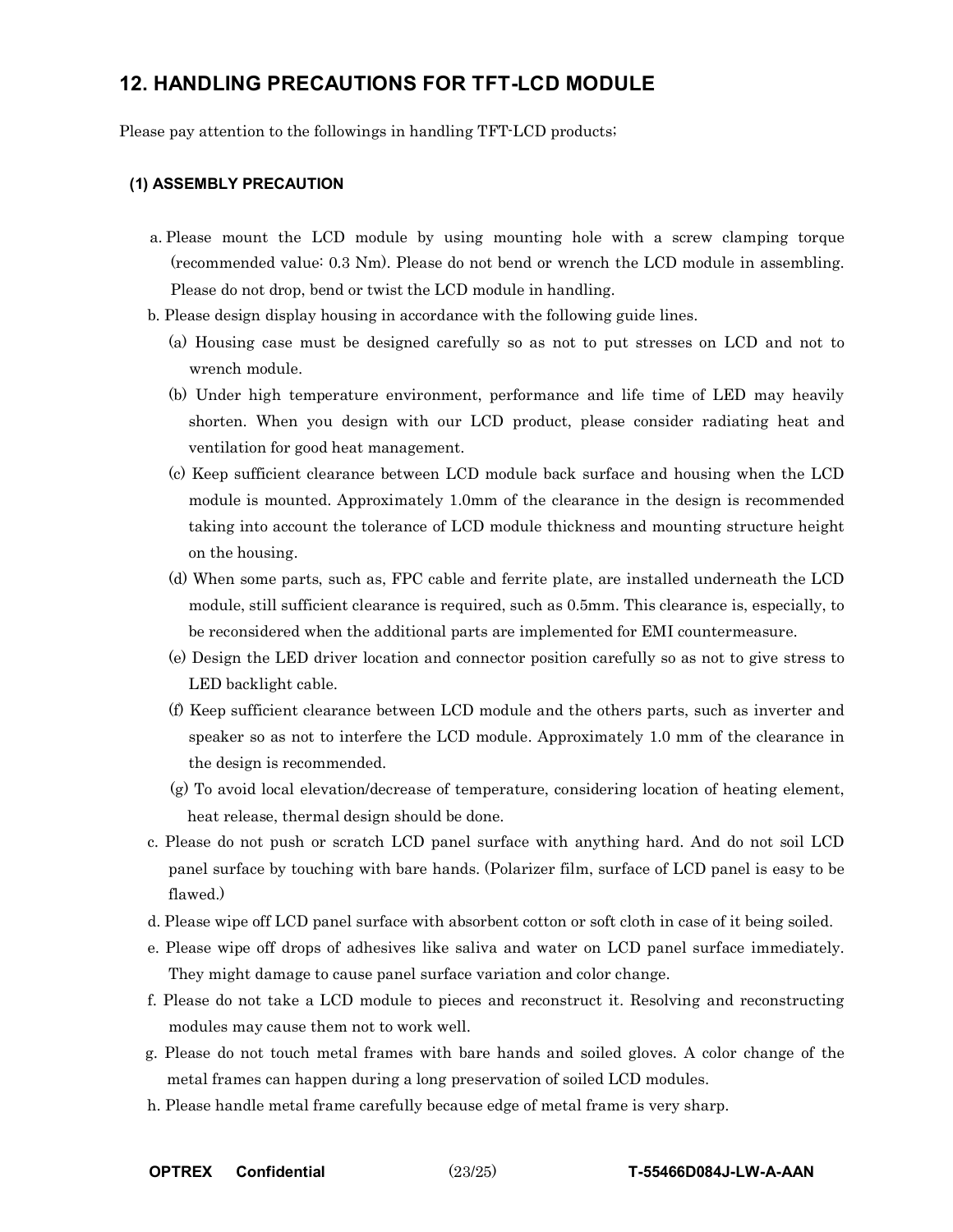- i. Please connect the metal frame of LCD module to GND in order to minimize the effect of external noise and EMI.
- j. Be sure to connect the cables and the connecters correctly.

#### **(2) OPERATING PRECAUTIONS**

- a. Please be sure to turn off the power supply before connecting and disconnecting signal input cable.
- b. Please do not change variable resistance settings in LCD module. They are adjusted to the most suitable value. If they are changed, it might happen LCD does not satisfy the characteristics specification.
- c. The interface signal speed is very high. Please pay attention to transmission line design and other high speed signal precautions to satisfy signal specification.
- d. A condensation might happen on the surface and inside of LCD module in case of sudden change of ambient temperature. Please take care so as not to cause any damage mentioned on  $(1)-d$ .
- e. Please pay attention not to display the same pattern for very long time. Image might stick on LCD. Even if image sticking happens, it may disappear as the operation time proceeds.
- f. Please obey the same safe instructions as ones being prepared for ordinary electronic products.

#### **(3) PRECAUTIONS WITH ELECTROSTATICS**

- a. This LCD module use CMOS-IC on circuit board and TFT-LCD panel, and so it is easy to be affected by electrostatics. Please be careful with electrostatics by the way of your body connecting to the ground and so on.
- b. Please remove protection film very slowly from the surface of LCD module to prevent from electrostatics occurrence.

#### **(4) STORAGE PRECAUTIONS**

LCD should be stored in the room temperature environment with normal humidity. The LCD inventory should be processed by first-in first-out method.

#### **(5) SAFETY PRECAUTIONS**

- a. When you waste damaged or unnecessary LCDs, it is recommended to crush LCDs into pieces and wash them off with solvents such as acetone and ethanol, which should later be burned.
- b. If any liquid leaks out of a damaged glass cell and comes in contact with the hands, wash off thoroughly with soap and water.
- c. Be sure to turn off the power supply when inserting or disconnecting the LED backlight cable.